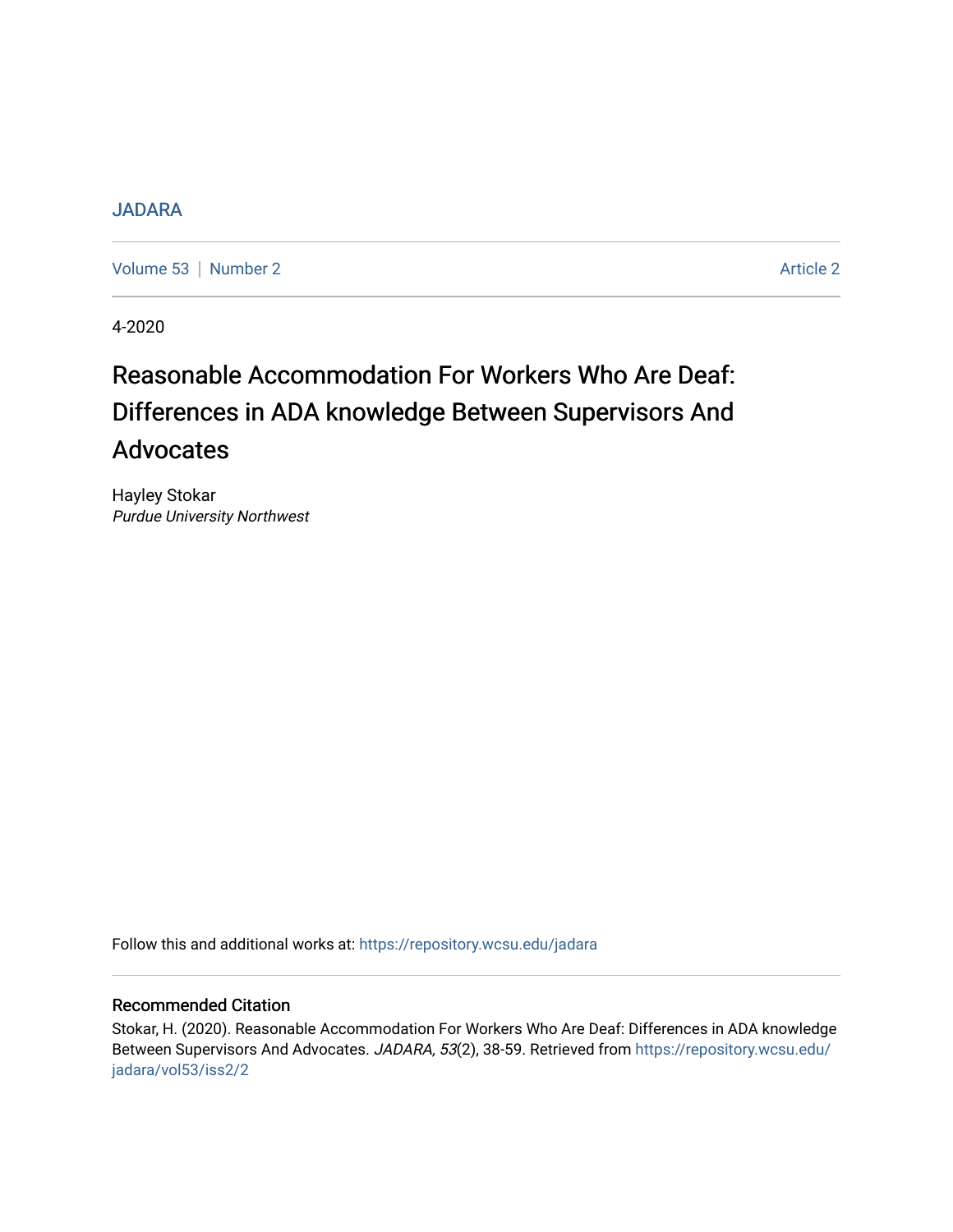## Reasonable Accommodation For Workers Who Are Deaf: Differences in ADA knowledge Between Supervisors And Advocates

## Cover Page Footnote

This work was supported by the Purdue University Northwest College of Humanities, Education, and Social Sciences 2017 Scholarship Award.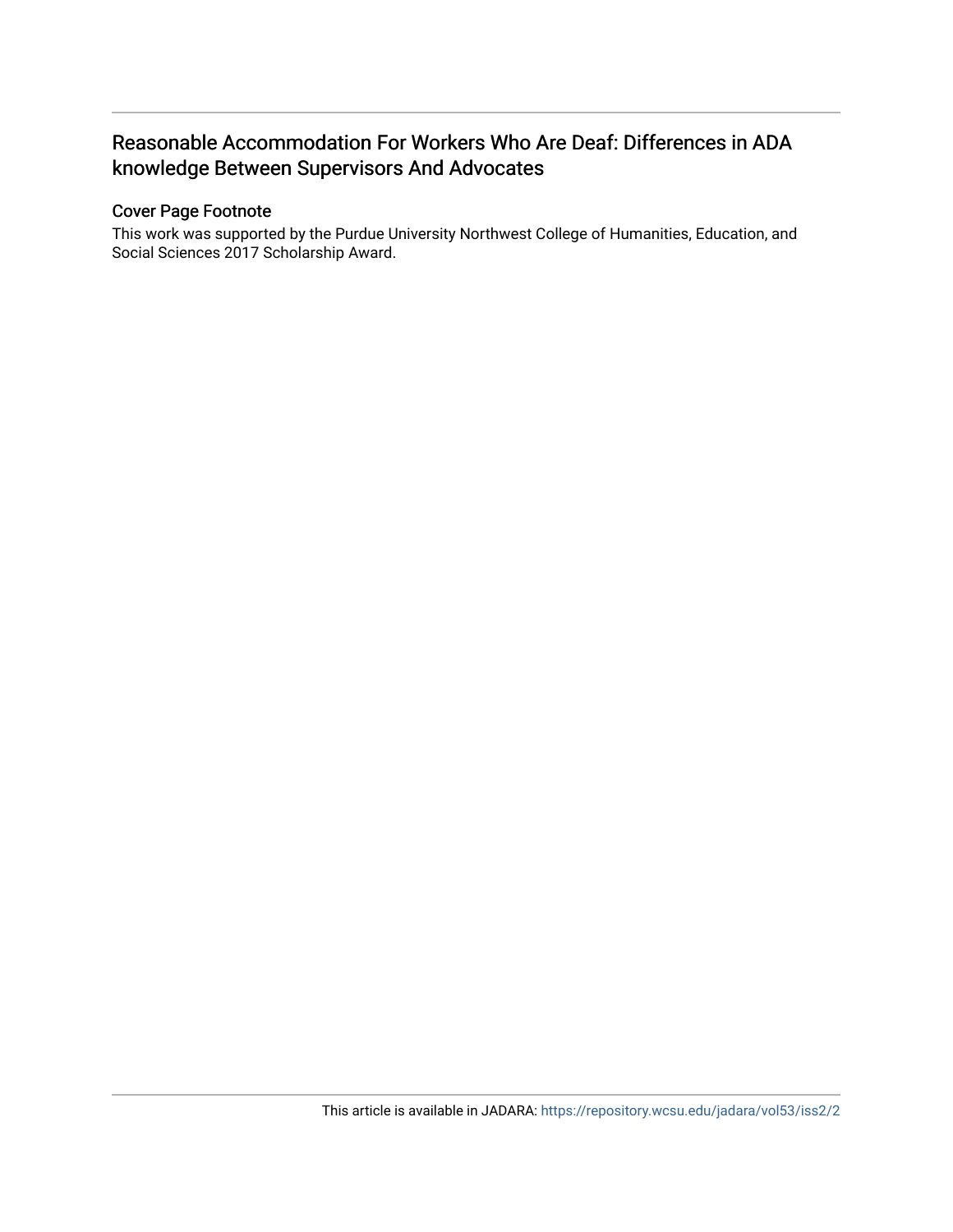## **Reasonable Accommodation For Workers Who Are Deaf: Differences in ADA knowledge Between Supervisors And Advocates**

## **Abstract**

Despite the existence of the Americans with Disabilities Act (1990), workers who are deaf still struggle with reasonable accommodations in the workplace. The challenges relate, in part, to knowledge and training deficits among hearing supervisors. In order to understand the difference between supervisor knowledge and advocate knowledge around reasonable accommodation, focus groups were conducted with two populations: (1) supervisors in retail and food service who were all hearing, and (2) advocates engaged in training and education around deaf accommodation needs, who were either deaf or hearing. Findings identify similarities and disparities between the groups, highlighting that, while specific legal knowledge of reasonable accommodation may be low among supervisors, willingness to accommodate creatively and learn adaptive strategies is high among both supervisors and advocates. Working relationships that simultaneously foster familiarity with hearing loss and general collegiality contribute to understanding of reasonable accommodation. These insights may serve as guidance for the development of training tools and expand knowledge about deafness in the workplace.

*Keywords*: Deaf community, employment, legal issues, rehabilitation, accommodation

## **Introduction**

Nearly a quarter century after the Americans with Disabilities Act (ADA, 1990) changed the employment landscape for people with disabilities, workers who are deaf<sup>1</sup> still struggle with reasonable accommodations<sup>2</sup>. As of 2016, 52.1% of persons with hearing loss ages 21-64 were employed, compared to 74.8% employment among their hearing peers (Cornell University Employment and Disability Institute, 2018). Once on the job, other problems related to lack of reasonable accommodations often result. In 2016 alone, the U.S. Equal Employment Opportunities Commission (EEOC) processed 28,073 claims of workplace disability discrimination, including 167 merit resolutions of complaints related to hearing loss discrimination (EEOC, 2017).

Researchers on disability discrimination and deafness theorize that stigmatization of those who are "different" contributes to employment challenges (Southall, Jennings, & Gagné, 2011; Stokar, 2017; Yang et al., 2007; Zahari et al., 2010). Stigma is the human tendency to label people with noticeable physical or social difference as "other" (Goffman, 1963; Link & Phelan, 2001) and, by extension, make assumptions and judgements based on insufficient information (Gergen, McNamee, & Barrett, 2001). As such, hearing supervisors in the workplace may be unsure how to treat workers who are deaf in terms of social interaction and legally-mandated

<sup>&</sup>lt;sup>1</sup> The word "deaf" is used broadly herein to describe individuals with hearing loss who communicate using American Sign Language. It encompasses persons who identify culturally as "Deaf" and those who do not, so as to be inclusive of all study participants.

<sup>&</sup>lt;sup>2</sup> The word "accommodation" is defined by the Americans with Disabilities Act (1990) as "any change to a job, the work environment, or the way things are usually done that allows an individual with a disability to apply for a job, perform job functions, or enjoy equal access to benefits available to other individuals in the workplace."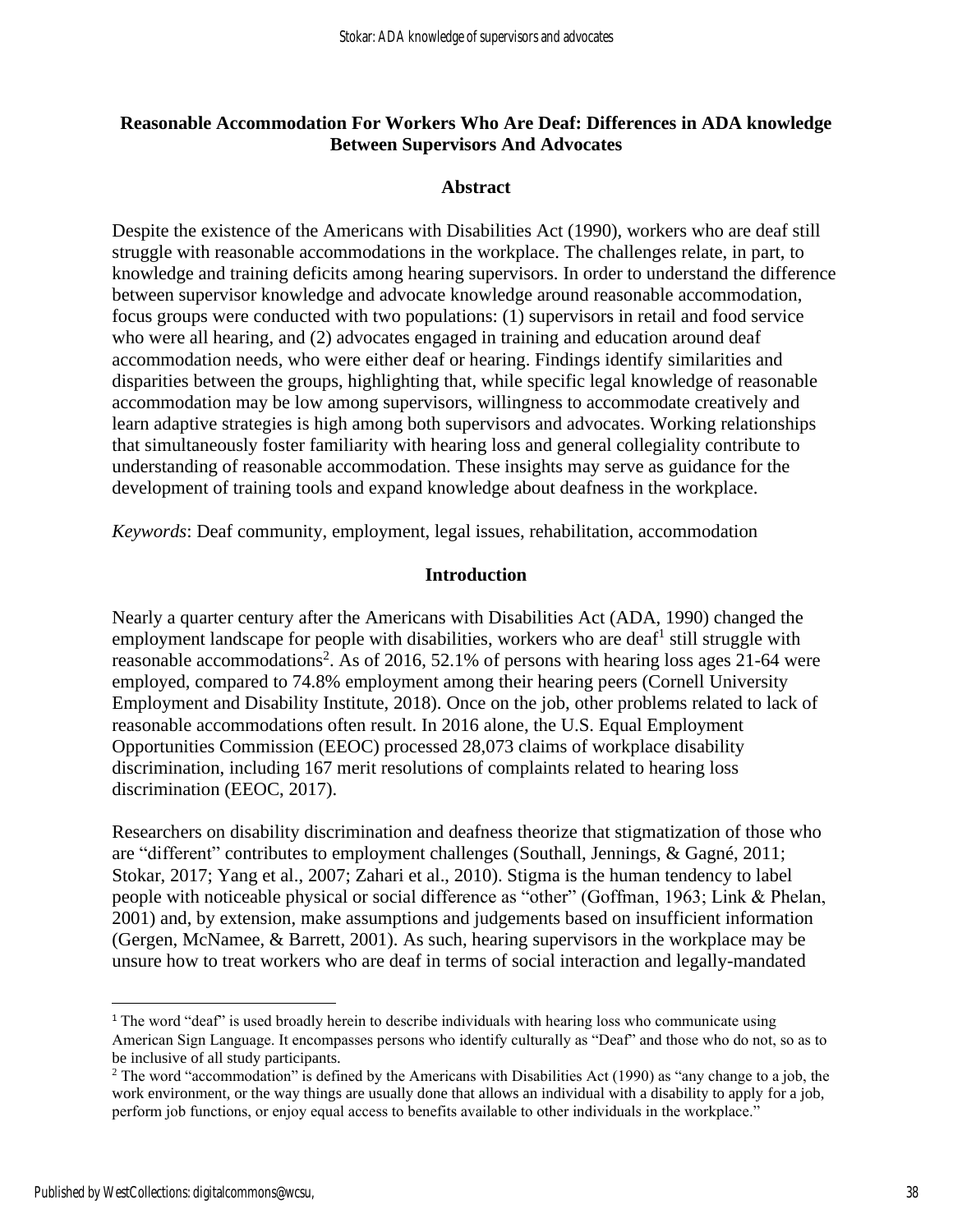reasonable accommodations. Underestimation of worker ability and insufficient support for core functions of the job may be an outcome of this stigmatization.

The food service and retail are common employment sectors where accommodation needs arise for workers who are deaf and workers with disabilities (U.S. Department of Labor, 2016), as they present fewer barriers to access related to communication and level of education (Jasper & Waldhart, 2013; Carnevale, Smith & Strohl, 2010). As such, they have become common arenas for accommodation needs to present themselves—and correspondingly, common arenas for accommodation problems to occur. The challenge is partially related to supervisors' lack of information about what accommodations are, when they are needed, and how they can be provided (Haynes & Linden, 2012; Matejkovic & Matejkovic, 2008). Individuals who are deaf may use multiple forms of accommodation (e.g., writing, gesture, and sign language), but poor implementation by supervisors can become an added barrier to stigma or social bias that may already be present.

Advocates such as social workers and vocational rehabilitation specialists provide support to workers who are deaf and their supervisors. Support may come in the form of education and training, although the nature of support and education may vary based on the specificities of the work context. Additionally, advocates serve a broad spectrum of individuals with hearing loss, and may not necessarily be well-versed in the specific needs of retail and food service settings. For example, such workplaces may be faster-paced and may involve less access to technology than other settings such as offices. Additionally, retail and food service settings may be part of corporate chains with generic central training protocols. Although deaf-specific information is available through online clearinghouses such as the Job Accommodation Network (www.askjan.org) and the National Technical Institute for the Deaf's Center on Employment (www.ntid.rit.edu/nce), it is rarely included in proprietary corporate training modules for retail and restaurant workers.

When supervisors are missing reasonable accommodation information and advocates have expertise but do not know which topics should be shared with supervisors, workplace challenges arise. The current study aims to address the following question: In what ways does advocate knowledge of reasonable accommodations differ from supervisor knowledge of reasonable accommodations for workers who are deaf? For the purposes of this study, "knowledge" is operationalized as familiarity with individuals who are deaf, awareness of the features of the ADA, and experiential learning gained through use of accommodations. A clearer understanding of what supervisors need to know can inform new training strategies for advocates to use in improving on-the-job accommodations for workers who are deaf.

## **Background**

While a great deal of research exists on employment metrics and outcomes related to the ADA, few studies have assessed accommodation knowledge possessed by supervisors in the workplace. Studies about managerial attitudes toward disability tend to focus on the hiring stage (Capella, 2003; Copeland, 2007; Jasper & Waldhardt, 2013, Southall, Jennings, & Gagné, 2011), or examine the corporations and chains that employ supervisors rather than the supervisors themselves.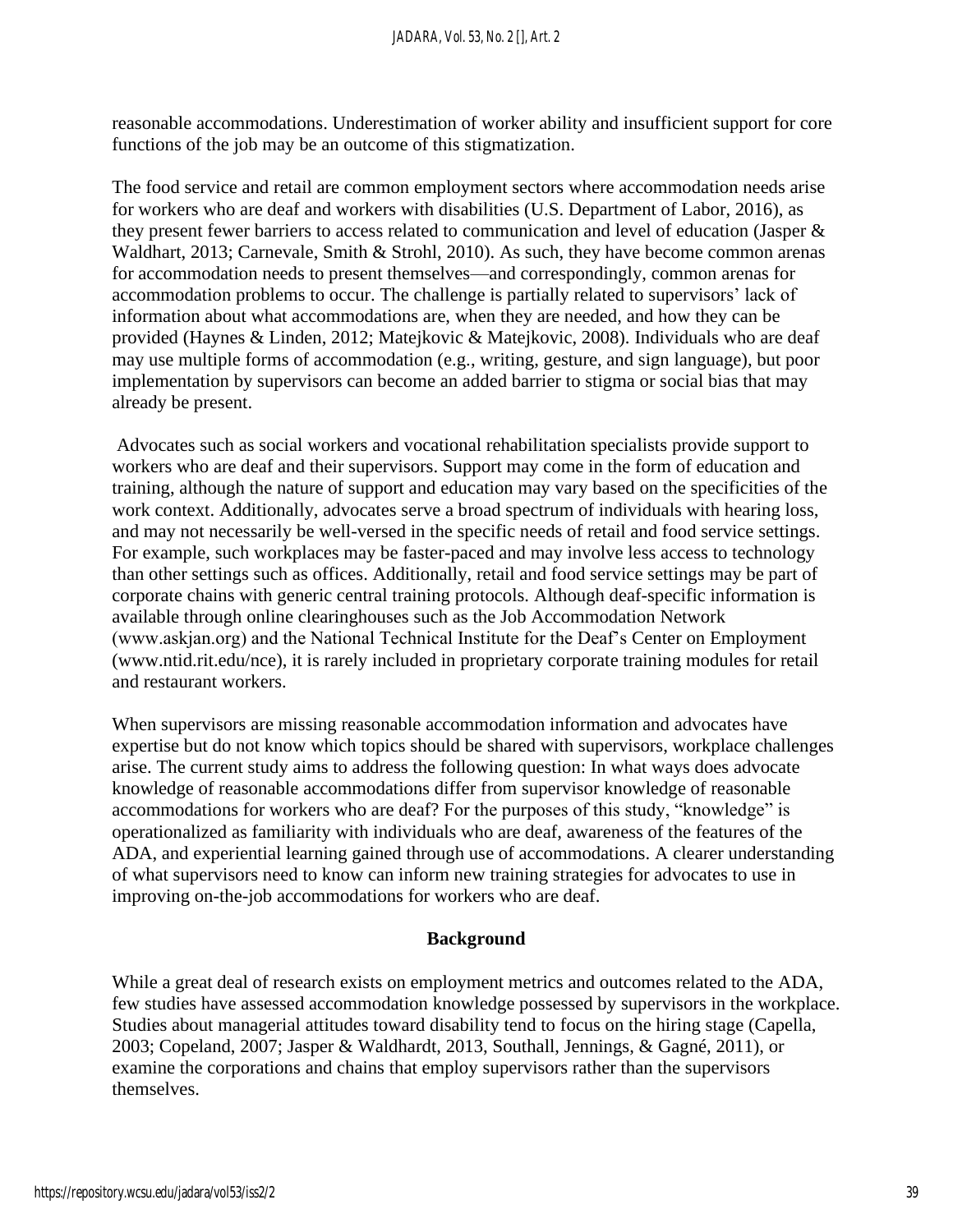Paez (2010) assessed management knowledge and training on general disabilities and found that supervisors were neutral about the idea of hiring workers who needed accommodations, but were notably concerned about costs. Furthermore, only a few participants in Paez's study had formal knowledge of the ADA. More recent initiatives in the field of vocational rehabilitation have emphasized strategies for consultation, diversity training, and even funding provision by disability advocates (Hagner & Cooney, 2003), but these pertain primarily to severe disabilities with different needs from those who are deaf or hard of hearing; also, deaf-specific strategies are not highlighted.

Existing studies on supervisors working with employees who are deaf are outdated. A metaanalysis conducted six years after the passage of the ADA revealed notably low levels of awareness that assistive technologies existed (Dowler & Walls, 1996). Several training and integration programs in the United States and abroad have created food service employment niches for workers who are deaf, in which hearing supervisors at specific locations receive intensive training (Friedner, 2013; New Zealand Business, 2015), but these programs do not offer resources to general employers who may happen to hire workers who are deaf. Qualitative research conducted more recently with workers who are deaf and their supervisors revealed that supervisor-worker communication is amicable, but limited and infrequent (Stokar & Orwat, 2018). Rosengreen and Saladin (2010) also identified limited communication as a contributor to productivity loss, and Stokar and Orwat (2018) found that, despite positive intentions of hearing supervisors, workers who are deaf in the food service sector typically find the accommodations offered to be less than adequate.

Only a few studies have aimed to identify what kinds of knowledge supervisors want and need (Gilbride et al., 2003; Gold et al., 2012). Dong, Oire, Macdonald-Wilson and Fabian (2010) developed and validated the Reasonable Accommodation Factor Scale (RAFS), a questionnaire that compares stakeholder perspectives on the relative importance of different factors involved in the accommodation process. The RAFS does not focus on deaf-specific accommodations, but is a step in the right direction.

The nature of communication between supervisors and advocates of workers who are deaf varies highly, and current research does not reflect the differences in their knowledge sets and practices. There is insufficient information in the literature about how—and if—training and education on reasonable accommodations are used at retail and food service locations. Without this baseline knowledge, providing effective information to supervisors becomes an even greater challenge.

The current study aims to address the following question: In what ways does advocate knowledge of reasonable accommodations differ from supervisor knowledge of reasonable accommodations for workers who are deaf? Identifying these disparities may allow advocates to fill in gaps with existing training content.

## **Methods**

The two primary groups impacting experiences of workers who are deaf on the job are supervisors and advocates. The nature of their communication with workers who are deaf—and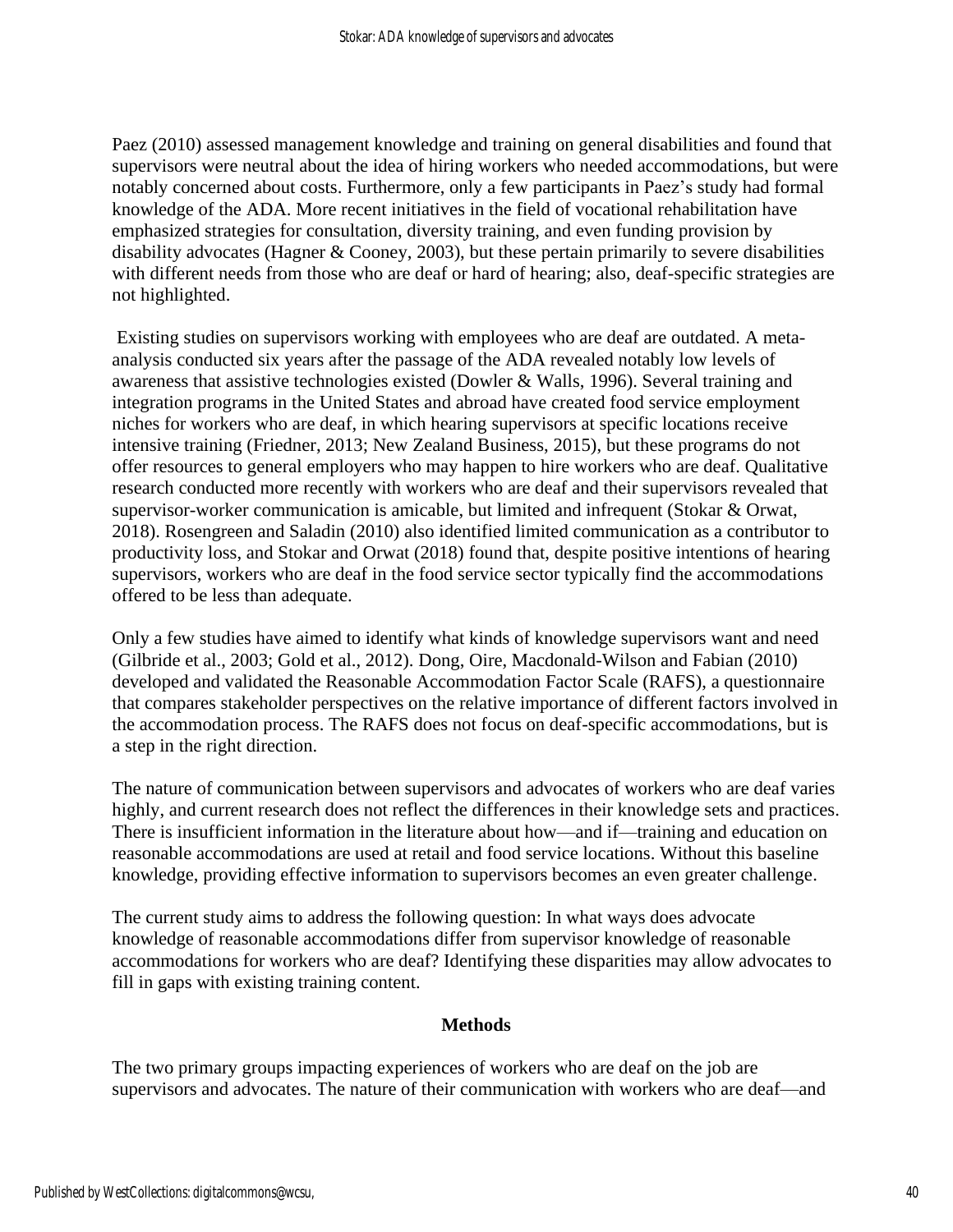with each other—varies highly, and current research does not reflect the differences in their knowledge sets and practices. Even when training protocols and employment outcomes are known, there is insufficient information about how—and if—training and education on reasonable accommodations are used at retail and food service locations. Without this baseline knowledge, providing effective information to supervisors becomes an even greater challenge.

#### **Recruitment**

Two populations were sampled for this study: hearing supervisors in retail and food service sectors, and advocates serving deaf populations through direct service and community training. For inclusion in the sample, supervisors needed a direct working relationship with at least one worker who was deaf. The advocates could be deaf or hearing but needed to (a) work in an intermediation capacity between deaf employees and supervisors in the community, and (b) engage with the ADA as part of their role.

Since workers who are deaf create a low-incidence population and therefore difficult to identify (Giangreco, 2000; United States Department of Commerce, 2017), snowball sampling was utilized to recruit study participants. Professionals at well-known service centers for individuals who are deaf in Chicago and Northwest Indiana were contacted and invited to participate in focus groups. They then identified other professionals who provided training and resources for hearing members of the community in addition to deaf clients. They were also asked if they knew of retailers and restaurants in the region who employed workers who are deaf. Recruitment messages were also posted on social media sites catering to Deaf community members, but received no responses.

To recruit supervisors, snowball sampling was again conducted. After identifying known sites that employed workers who are deaf through professional networks, the researcher reached out to comparable businesses in the region based on suggestions and recommendations. The researcher also contacted employers with similar characteristics (such as other locations of the same chain of food retailers) without direct referrals and learned that they, too, employed workers who are deaf. Messages were also posted on social media sites for restaurant and retail business organizations on local and national levels, but did not receive any responses through these channels.

## **Data Collection**

After receiving IRB approval, data was collected about reasonable accommodation knowledge and other workplace experiences along three primary dimensions: General familiarity with workers who were deaf, source and extent of ADA legal knowledge, and knowledge gained through reasonable accommodation implementation and other adaptations in the workplace (see question protocols in Appendices A and B). Small focus groups of approximately three or four participants per session were conducted in the Chicago Metropolitan Area and Northwest Indiana in the summer and fall of 2017. Small focus groups provide more opportunities for individual participants to speak and interact, compared with more traditional focus groups of a larger size, where some participants engage sparingly with the group (Marshall & Rossman, 2006). Small focus groups are also optimal for specialized participants who, as in the case of the food service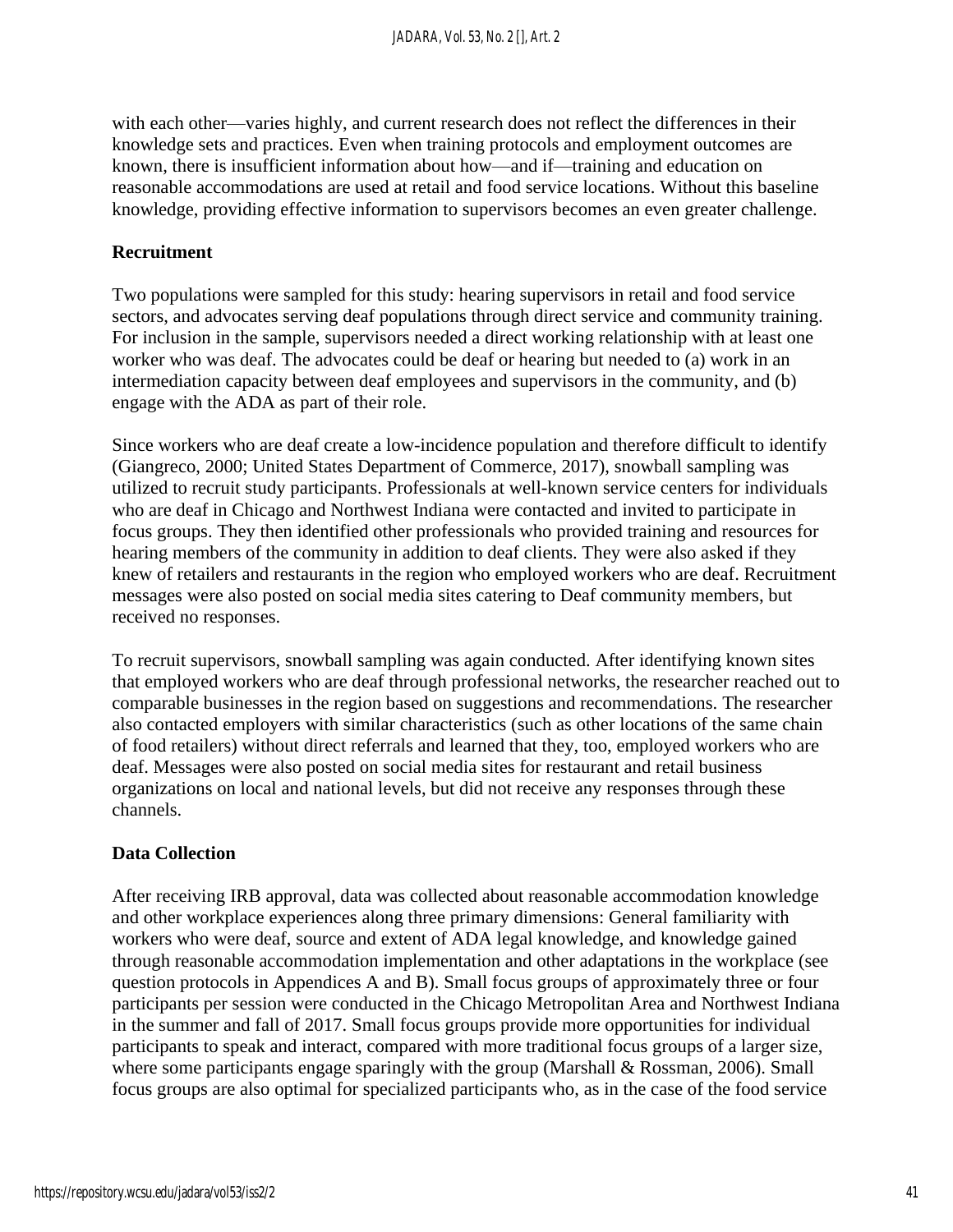and retail sectors, have schedules that are difficult to accommodate (Denney, Aten, & Leavell, 2011).

Four groups of hearing supervisors in restaurant and food retail and four groups of advocates who provided support and training related to deaf accommodation were conducted. Focus groups for supervisors were held in the back offices and breakrooms of retail establishments and focus groups for advocates were held primarily in conference rooms of nonprofit organizations.

The researcher, fluent in English and ASL, employed both languages as needed to collect information from the groups. A native English user, her ASL skills are credentialed through the nationally recognized American Sign Language Proficiency Interview, and she possesses over six years of experience as a direct service provider in vocational rehabilitation for individuals who are deaf. All groups conducted with advocates included communication in ASL and were video-recorded with participant consent. Three out of four such groups were conducted exclusively in ASL, and the fourth worked with a certified ASL interpreter, as not all advocates were fluent.

The recordings from these groups were translated into English and transcribed using Microsoft Word on a password-protected computer in a locked office. Once completed, a de-identified sample of transcript was peer-reviewed by a bilingual Deaf researcher, who affirmed accuracy and linguistic and cultural fidelity. The focus groups with restaurant and food retail supervisors were conducted in spoken English. With participant consent, they were audio- recorded and transcribed for analysis.

## **Analysis**

Upon completion of data collection, transcripts were subject to open-ended qualitative analysis through a coding process using MAXQDA software, informed by grounded theory (Charmaz, 2000; Corbin & Strauss, 2008). As is common with grounded analysis, an initial round of open coding was conducted to establish parent codes and sub-codes (Saldaña, 2015). Parent codes were general, broader thematic designations, while sub-codes, highlighted more specific dimensions of themes. In total, fourteen parent codes and twelve sub-codes were identified.

After open coding was complete, a second round of axial coding took place to identify themes and illustrate relationships between conceptual themes (Corbin & Strauss, 2008). Axial analysis divided open codes into 8 Social/Attitudinal themes, 16 ADA law/accommodation themes, and 2 codes that straddled both categories. Findings then emerged from related themes within these groupings.

A lexical search was also conducted using each of the transcriptions. Lexical searches provide an added layer to content analysis of raw text in grounded theory research, particularly when inquiries center on participant knowledge of specific terms and ideas (Lai & To, 2015). Eight key terms were employed, and comparisons were made between frequency of usage by supervisors and frequency of usage by advocates. Together with emergent themes from the coding process, outcomes of the lexical search are discussed in the results section.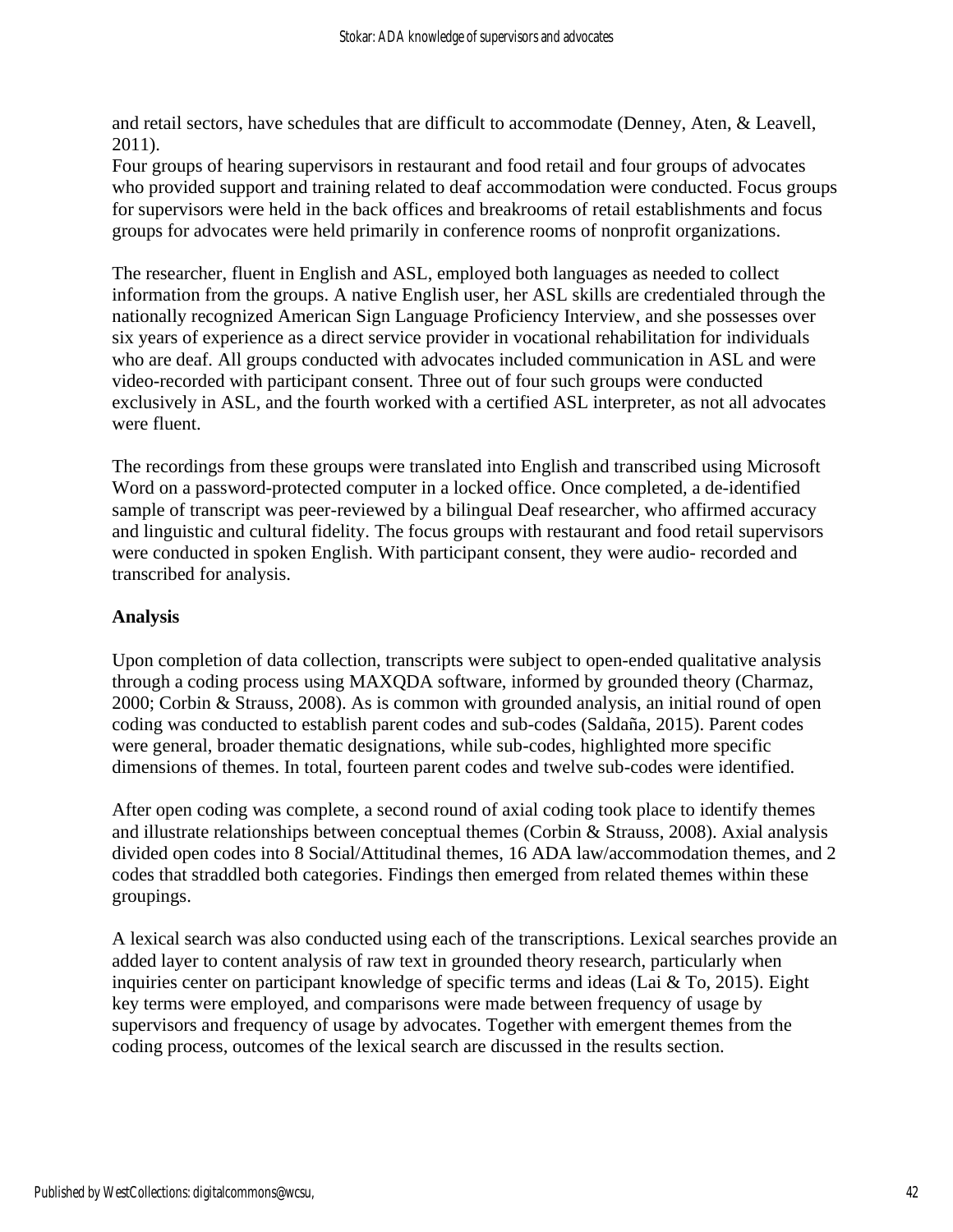#### **Results**

## **Sample**

|                        | Total( $N=28$ ) | Supervisors $(n=14)$ | Advocates $(n=14)$ |
|------------------------|-----------------|----------------------|--------------------|
| Gender                 | $n$ (%)         |                      |                    |
| Male                   | 7(25%)          | 4(29%)               | 3(21%)             |
| Female                 | 21 (75%)        | 10 (71%)             | 11 (79%)           |
| Age                    |                 |                      |                    |
| $20 - 30$              | 5(18%)          | 4 (29%)              | 1(7%)              |
| $31 - 40$              | 10 (36%)        | 2(14%)               | 8 (58%)            |
| $41 - 50$              | 9(32%)          | 6(43%)               | 3(21%)             |
| 50<                    | 3(11%)          | 2(14%)               | 1(7%)              |
| Undisclosed            | 1(3%)           |                      | 1(7%)              |
| Race                   |                 |                      |                    |
| White                  | 20 (72%)        | 8 (58%)              | 12 (86%)           |
| <b>Black</b>           | 2(7%)           | 2(14%)               |                    |
| Asian                  | $1(3.5\%)$      |                      | 1(7%)              |
| Latino/Hispanic        | 2(7%)           | 2(14%)               | $\boldsymbol{0}$   |
| Middle Eastern         | 1(3.5%)         | 1(7%)                | $\boldsymbol{0}$   |
| <b>Mixed Ethnicity</b> | 2(7%)           | 1(7%)                | 1(7%)              |
| Education              |                 |                      |                    |
| <b>HS</b> Diploma      | 3(11%)          | 3(21%)               |                    |
| Some College           | 5(18%)          | 4(29%)               | 1(7%)              |
| 2 yr Degree            | $1(3.5\%)$      | 1(7%)                |                    |
| 4 yr Degree            | 10 (35%)        | 5(36%)               | 5(36%)             |
| Graduate Degree        | 8 (29%)         |                      | 8 (57%)            |
| Undisclosed            | 1(3.5%)         | 1(7%)                |                    |
| <b>Hearing Status</b>  |                 |                      |                    |
| Hearing                |                 | 14 (100%)            | 7(50%)             |
| $d/$ Deaf              |                 | $\boldsymbol{0}$     | 7(50%)             |
|                        |                 |                      |                    |

Eight small focus groups were conducted with 28 participants. Participants ranged from 21-67 years old. Seventy-five percent (*n*= 21) identified as female, and 25% (*n*=7) identified as male. The high number of female supervisors in the study is notable considering that, in the United States, men are employed as supervisors of retail sales workers at a significantly higher rate than women, by approximately 12% (U.S. Department of Labor, 2016).

Seventy-two percent  $(n= 20)$  identified as White, with 28%  $(n=8)$  identifying with one or more other races. Levels of completed education ranged from high school diploma to graduate degree. All supervisor participants identified as hearing and worked at corporate chain retailers (>1000)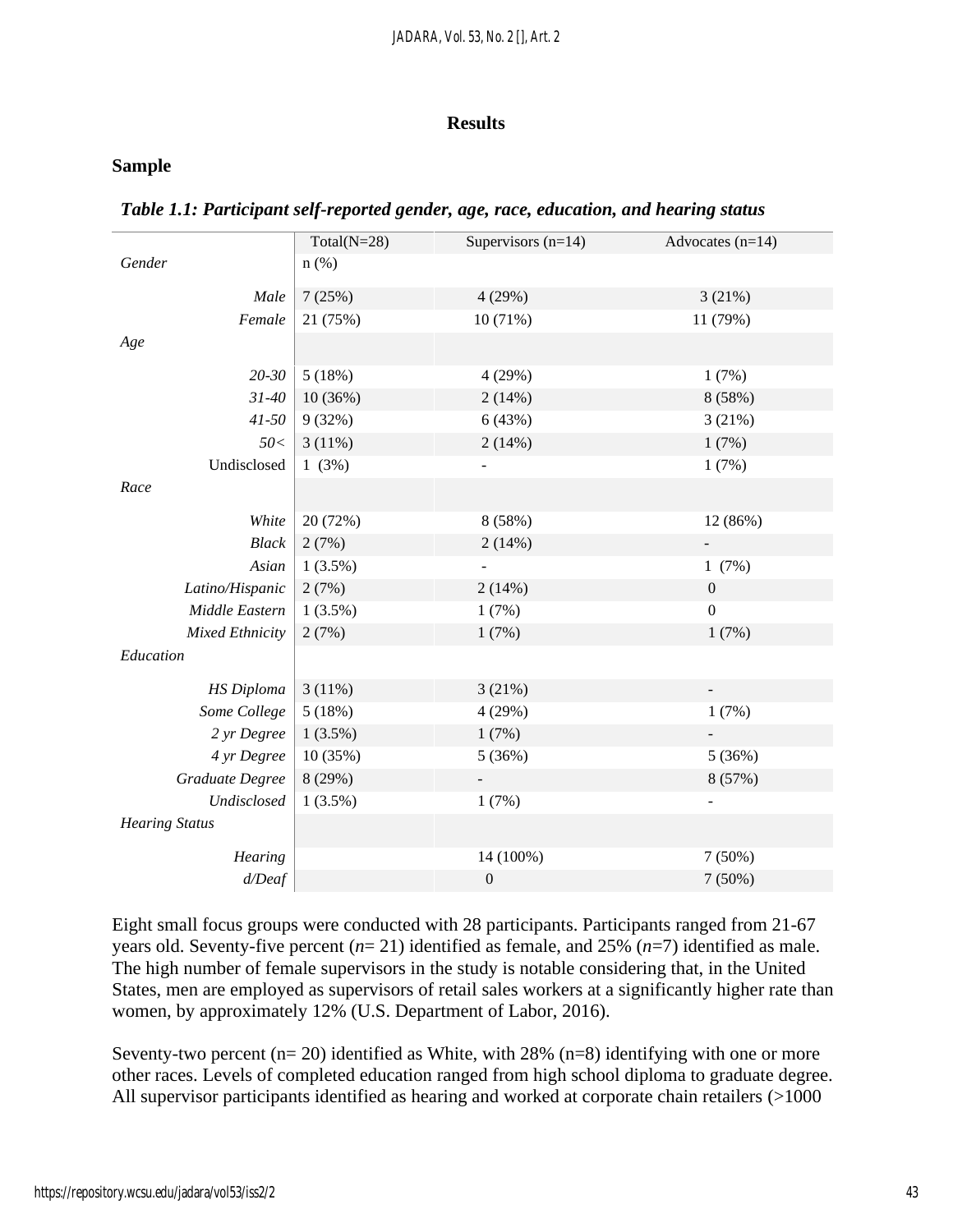employees) with the exception of two food service supervisors at independent employers (<100 employees). Advocates were divided evenly between hearing (*n*=7) and deaf (*n*=7) and were employed by either government-funded programs or private non-profits that received some government funding.

## **Advocate and Supervisor Knowledge**

As previously stated, "knowledge" is operationalized herein as familiarity with individuals who are deaf, awareness of the features of the Americans with Disabilities Act (ADA), and experiential learning gained through use of accommodations. The following articulates focus group findings vis-à-vis these dimensions.

## **Dimension 1: Familiarity with Individuals who are Deaf**

Toward the end of assessing knowledge of reasonable accommodations for workers who are deaf, focus group questions first included an assessment of exposure to deaf populations in general (see Appendices A and B). The following findings describe baseline knowledge of deaf individuals possessed by supervisors and workers.

Supervisor experiences with deafness in the workplace were limited. Two supervisors had worked with workers who were deaf before their current employees, and two had managed workers with mild hearing loss. Several noted that they had never encountered any type of disability in the workplace. They all reported significant learning and development once a relationship was established with their current employee who was deaf. Three supervisors made parallels to hiring workers with intellectual or developmental disabilities but described their experience with workers who are deaf as being completely different. Supervisors were open about sharing what they did not know, and their language choices demonstrated salience of concept understanding but lack of familiarity with ADA terminology. Several supervisors referred to American Sign Language as "hand signals," and others used the adjective "handicapped," a term that is outdated both in law and in common parlance.

Exactly half of the advocates sampled in this study self-identified as  $\text{Daf}^3$  or deaf. None lost their hearing at a late age, and all reported to be highly familiar with deaf employment issues, both from personal experience and by virtue of their roles in advocacy and education. The other half of the sample identified as hearing but purported extensive knowledge of individuals who are deaf through their professional roles. Several hearing advocates drew knowledge and expertise from work with the wider disability community, and one identified as a member of the disability community.

Many participants cautioned, however, that exposure to individuals who are deaf does not necessarily equip one to know exactly how workers who are deaf should be reasonably accommodated in every workplace. They described scenarios of supervisors doing well even when having limited exposure, and scenarios where those with extensive experience still

<sup>3</sup> Deaf written with a capital "D" denotes a cultural identity characterized by social affinity and use of American Sign Language (Christensen & Delgado, 1993; Padden & Humphries, 1988; Sheridan and White, 2013) and does not always relate directly to physiological hearing loss.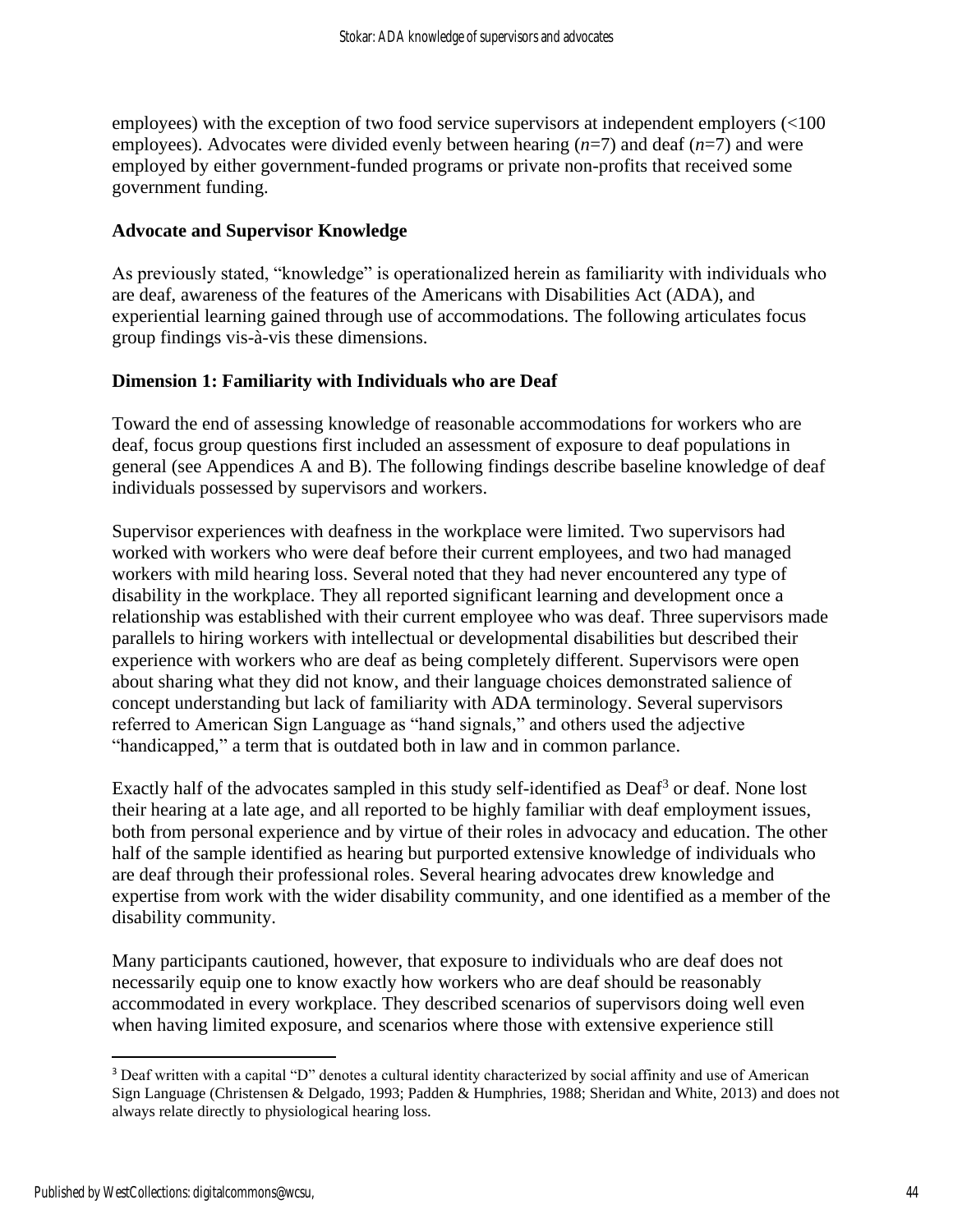encountering challenges navigating reasonable accommodation. For example, Jessica<sup>4</sup>, a Deaf advocate, recounted:

All deaf people you meet are not the same. Not the same. Believe me. Some interact just fine, some require more.

Sean, an advocate at a private non-profit, concurred:

From my experience, as a deaf person, there are three different kinds of deaf people. One is the over-doer. You know, they, they think the world owes them everything. One little things that happens at the job, or if they never hear back from an employer they automatically think that it's discrimination. Two is the clueless. They have no idea. It's, um, "How do I talk with someone/How do I talk to a co-worker? If I don't, what do I do if there is a meeting?" You know, those are the kinds that need help. And three is the independent people. They already know what to do. They have more common sense and they can pace themselves.

*Commonalities*: Both mangers and advocates noted that, regardless of past experience or familiarity with workers who are deaf, attitudinal factors were critical. Both populations stressed the importance of not being intimidated by deafness as a new workplace variable, "afraid" or "awkward" with candidates who are deaf. The importance of openness to learning through new exposure was also stressed. As Ariela, a Deaf legal advocate, noted:

Assume the best of intentions…deaf and hearing. Just look at it in the most positive interpretation and go from there.

Ultimately, willingness to form social relationships and openness to learning made a positive impact on the development of accommodation knowledge at all sites.

## **Dimension 2: Knowledge of the ADA**

**General awareness**. The second, more specific aim of focus group questions was to explore legal and logistical knowledge of reasonable accommodations held by the participants. The following findings describe baseline knowledge of the Americans with Disabilities Act (1990)—the essential framework for the provision of reasonable accommodations in the workplace—possessed by supervisors and workers.

The level of legal knowledge among supervisors—specifically familiarity with the ADA—was generally low. While all but a few supervisors (*n*=5) knew what reasonable accommodations were, they were unfamiliar with the language and technicalities of the law. Giselle, a retail shift supervisor with one long-time worker who is deaf, shared her perspective:

I never think of "accommodation" with the deaf people. The things we do are just instinct. You know, you can't page, so you text! People are just happy to help, but there's not legal framework, no.

<sup>4</sup> All participant names used are pseudonyms.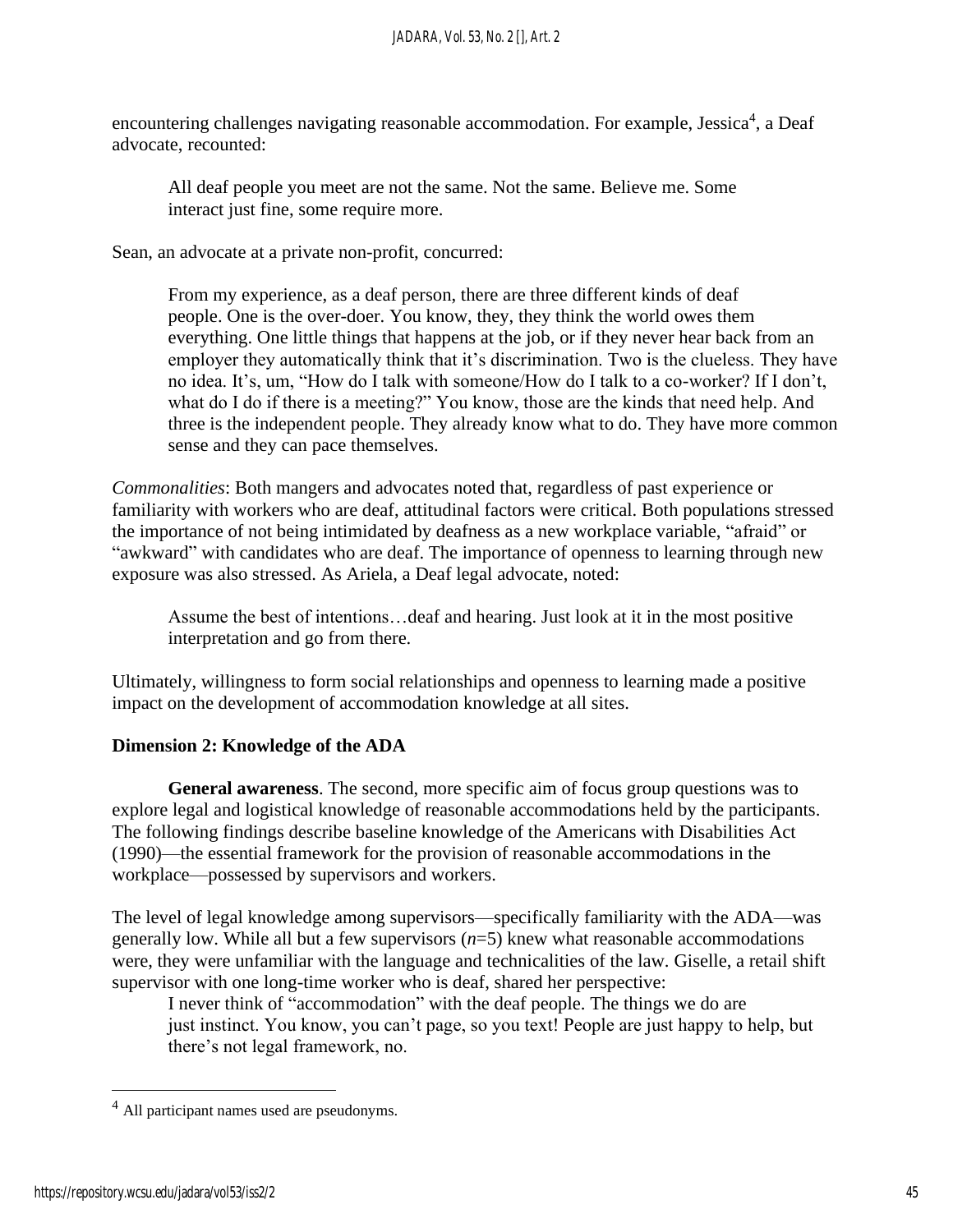Here, again, the social element of cooperation and collegiality in the workplace makes a stronger impression than awareness of uniform legal guidelines. When the components of the ADA were spelled out for one supervisor, she immediately said she knew it as what her corporate office referred to as "best practice" or "consistency." Another said the legal guidelines were familiar to him as they relate to "affirmative action." Yet another reported she was familiar with reasonable accommodations from being trained on the Health Insurance Portability and Accountability Act of 1996. Two management participants reported learning about the ADA through its functional government reporting arm the Equal Employment Opportunities Commission (EEOC) but knew it only by its acronym.

Regarding understanding what makes accommodations "reasonable," most supervisors did not have direct insight nor did they draw from legal language. One store director recalled that accommodation was related to "something that, if provided, anybody could do the majority of the tasks," which is similar to the ADA Title I definition of "qualified individual" as "an individual who, with or without reasonable accommodation, can perform essential functions of the employment position" (ADA, 1990, Section 101).

At several chain retail sites, all reasonable accommodation requests—for everything from pregnancies to back injuries to deafness—are handled entirely by a corporate office. Store supervisors become aware of a request and pass it up the chain. Two supervisors stated that, though they were in charge of implementing accommodations, all costs and invoicing were handled by an off-site corporate office. As such, supervisors have little reason to become familiar with the ADA itself. Chester, a senior supervisor in food services, explained: We just call the home office and they arrange the [ASL] interpreter. You just let them know in advance. They also take care of the invoice. We don't have anything to do with that.

Overwhelmingly, results indicated that supervisors were implementing and understanding reasonable accommodations, but they were unaware of specific stipulations coming out of the ADA. Several supervisors did say that, whether official ADA labels were used or not, all supervisors at their site had familiarity with ADA content. Whether aware of a larger legal context, they understood its relevance to their workplace.

Advocates were, by virtue of their professional and personal experiences, very well-versed in reasonable accommodations as specifically defined by the ADA. Unlike the interviewed supervisors, who had one or two workers who are deaf, advocates reported that working with individuals who are deaf continuously increased their accommodation knowledge. The majority (*n*=11) also worked with other disability areas to which the ADA applies, such as physical and psychiatric disabilities.

Several advocates  $(n=5)$  encouraged workers who are deaf to use specific ADA terminology when requesting accommodations, going so far as to help them write letters to their supervisors using legal language. Unlike supervisors, some advocates  $(n=3)$  stressed the importance of documentation related to reasonable accommodations, especially after casual requests are not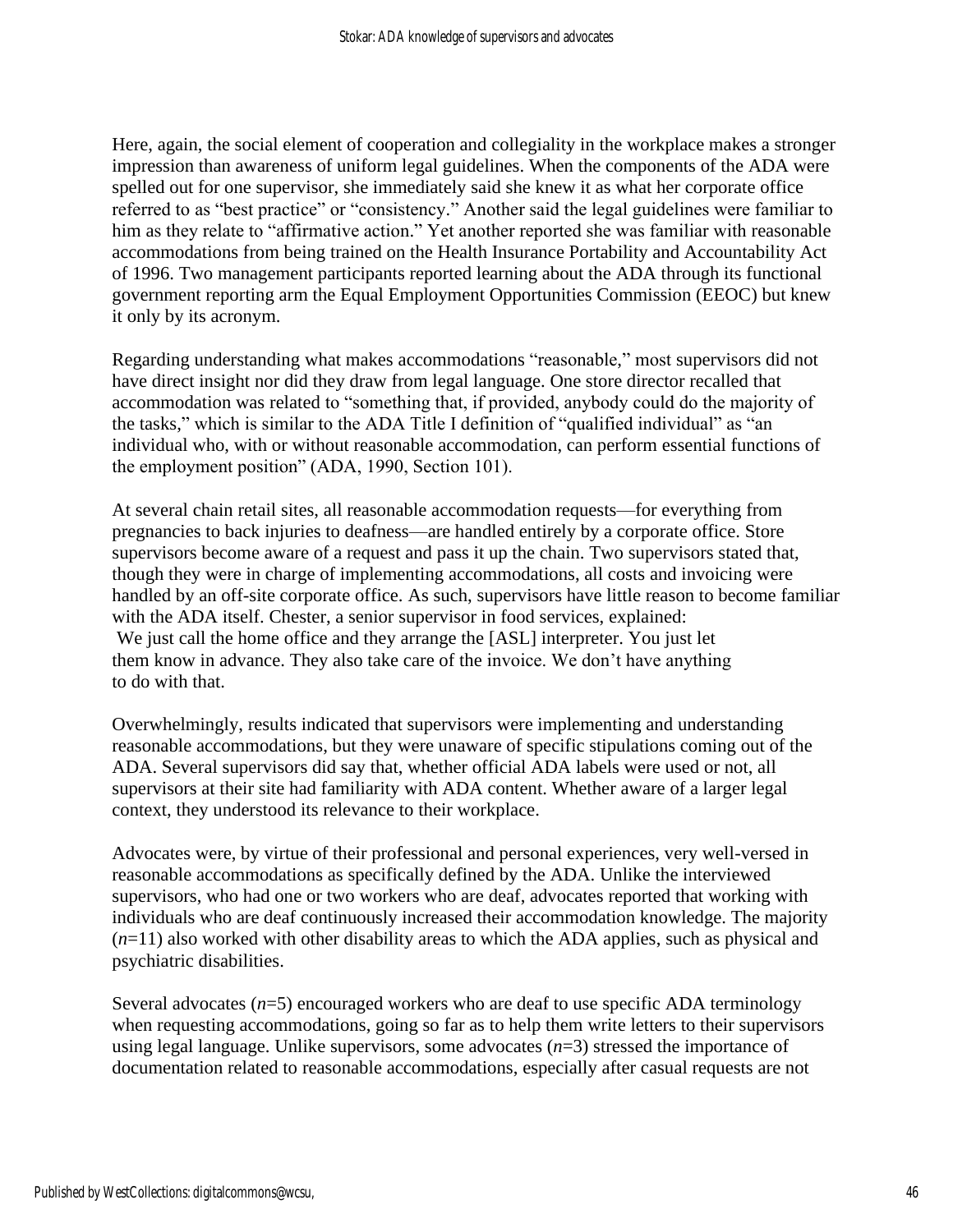granted. Kelly, a counselor and advocate who has been deaf her entire life, articulated this process:

I tend to be general unless the person denies my rights, then I tend to show them the law. If there's no issues, I'm fine just do my best to gesture and get by…but if they start refusing compliance, I will refer to the law.

At the same time, there was a sentiment that legal training should not be overly-prescriptive, as needs and requirements change based on the specificities of the workplace. Despite high levels of legal knowledge, three advocates described their roles as continuously evolving. As Sherry, a nonprofit advocate, put it:

I'm still learning, too. Because it's always changing. There are amendments to the ADA, and people find loopholes, find a way to circumvent. So it's always an ongoing process.

*Commonalities*: To explore the issue of language around reasonable accommodations and ADA issues, a lexical search was conducted on all the focus group transcripts for this study (Table 1.2). Pragmatic words like "learn" and "training" were evenly used by both supervisors and advocates, but words such as "law," "accommodation," and "ADA" arose exponentially more often in advocate focus groups.

|             | <b>Supervisors Mentioned</b> | Advocate mentioned |
|-------------|------------------------------|--------------------|
| Word        |                              |                    |
| Law         | 3                            | 34                 |
| Legal       |                              | 13                 |
| ADA         | 19                           | 38                 |
| Accommodat* | 48                           | 111                |
| Policy      | 5                            | 2                  |
| Reasonable  | 7                            | 25                 |
| Learn       | 20                           | 36                 |
| Train       | 58                           | 56                 |
|             |                              |                    |

\* Multiple suffixes of the root word were included in the search (ex: learn, learned, learns, learning).

**Source of reasonable accommodation knowledge.** Most supervisors (*n*=8) stated that, if they received any information at all about reasonable accommodations, it was during their own new employee orientation. Disability accommodations were just one of many topics covered. Supervisors from two sites reported annual refresher courses that were short, computer-based modules accompanied by quizzes. At sites where corporate offices or off-site human resources handled reasonable accommodations, training was usually minimal, and mixed in with other procedural features of employment law.

Generally, however, initial reasonable accommodation knowledge came with the first employee needing accommodation. Generally, when reasonable accommodations mandates have a face and a name, knowledge of and adherence to guidelines is soon to follow. Three supervisors reported that new hires who were deaf were already connected to support services through nonprofit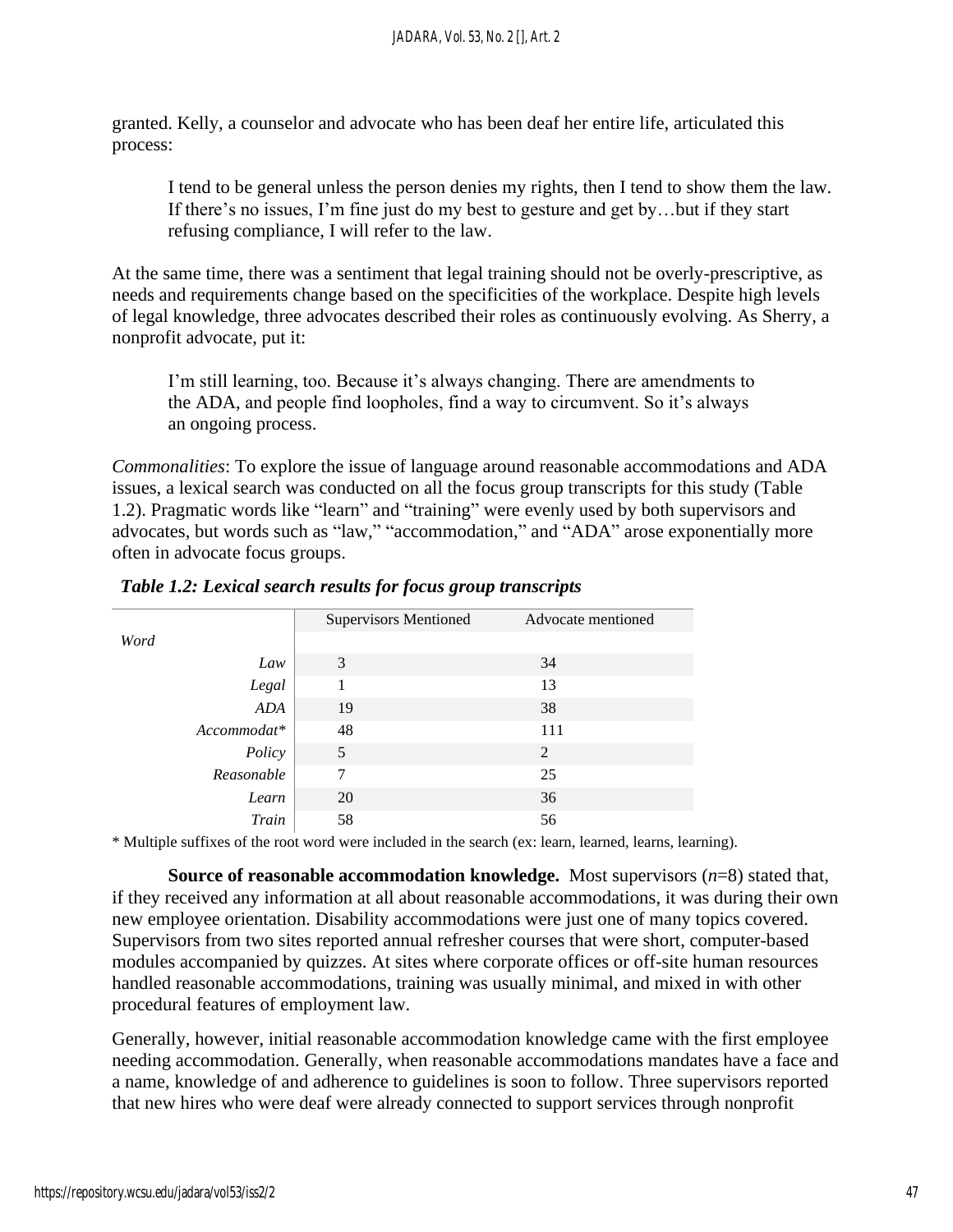agencies for job placement assistance; others made arrangements for themselves with Sign Language interpreting agencies. Both services were a first exposure for supervisors. Retail supervisor Fatema explained:

It started with [a worker who was deaf]. She said she would be bringing a job coach with her. And we said, "That would be great!" And the coach explained the accommodation to us, as far as the services. And how the process worked. And then after that, it always been going back and forth with [the worker] if she needed something.

Other supervisors listed an unusual assortment of sources for their reasonable accommodation knowledge. Among them were news programs, YouTube videos demonstrating signs, sign language vocabulary apps, and, popularly, "Switched at Birth," a fictional ABC Family television show that featured characters who were deaf. One supervisor had taken an ASL class before and learned about Deaf culture and adaptation, but did not feel what she learned was directly applicable to most situations. One retail site had an ADA Assist Line available to employees t advertised in the break room. Two supervisors reported bringing reasonable accommodation questions to higher-up supervisors at other sites, but even they said the occasion almost never arose.

Compared with supervisors, advocates had significantly more formal training. Three participants in the sample had law degrees, and others received formal training in current and past advocacy positions; one worked on a team for 20 years with an attorney who was deaf. For the most part, advocates who were deaf themselves learned from personal experiences in high school, college, and the workforce. As Ariela put it, "Growing up as a deaf person, you become aware of what your rights are."

**Commonalities**. Both supervisors and advocates reported that almost all of their knowledge about reasonable accommodations resulted informally from direct experience. Daily interactions yielded a great deal, while both supervisors and advocates were quick to mention that supervisors are unaware of community-based services offered by advocates. Several agencybased advocates pointed to public vocational rehabilitation services, which are usually provided by the Department of Health and Human Services in each state. Vocational rehabilitation services authorize and deliver the majority of funding and implementation services for reasonable accommodations related to hearing loss. One advocate working as a vocational rehabilitation subcontractor noted,

I think [supervisors] think [advocates] have all this wealth of the money, and we get provide all the services. I don't think they really understand where it comes from or really care to. As long as it's being provided. They don't really invest the time in understanding what our roles are.

When vocational rehabilitation services were mentioned during the study, one supervisor, Scott, expressed surprise: "I never knew such a thing existed". Another said, without knowing that vocational rehabilitation is expressly for these purposes: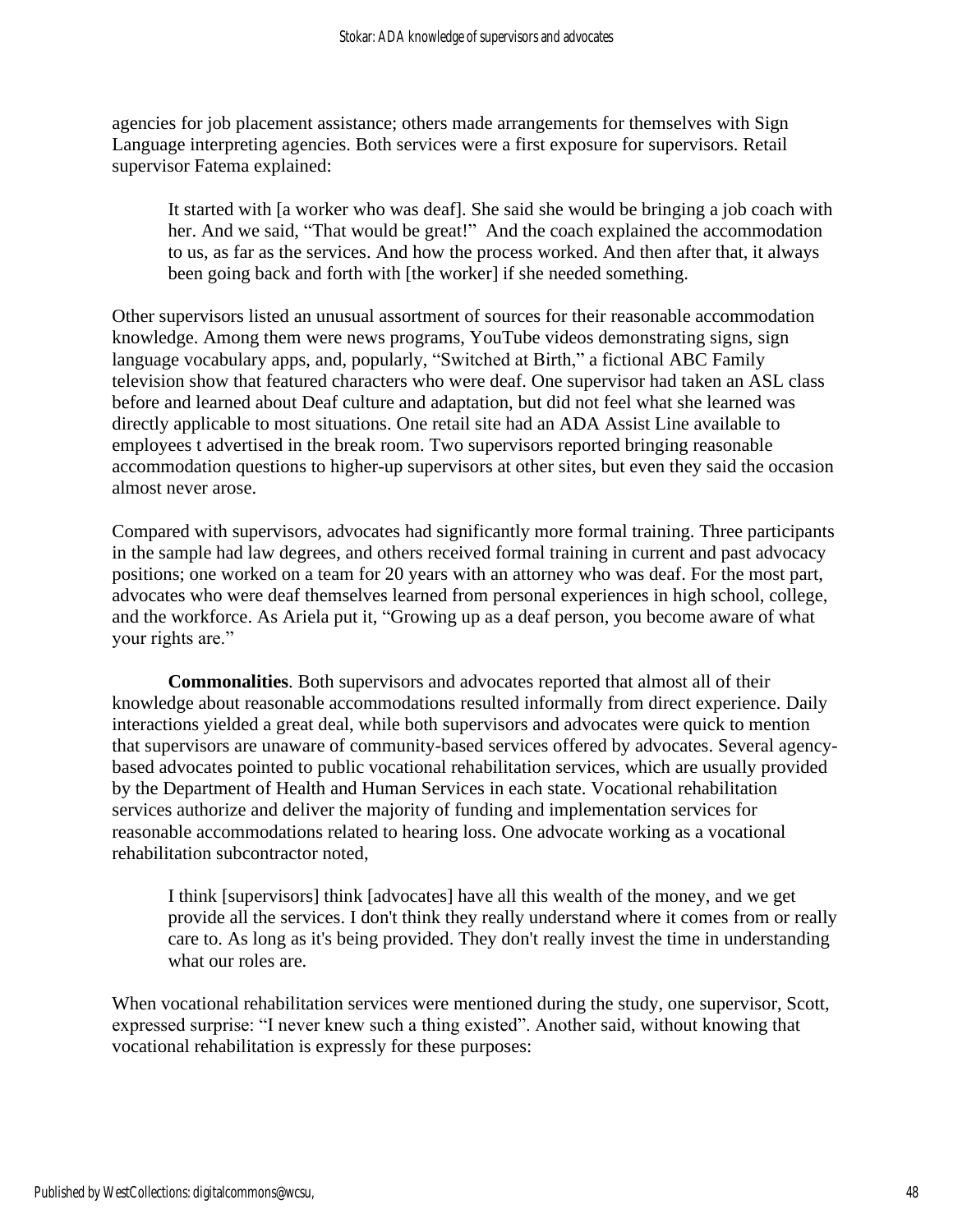It would be nice to have a community-based resource. Either a class, or even just a phone number or service provider to call if you had questions about interpreters or needed to book one.

While the majority of participants endorsed personal exposure and on-the-job experience as the most optimal ways to acquire reasonable accommodation knowledge, supervisors expressed strong receptivity toward connecting with advocates (and formal vocational rehabilitation services), and advocates expressed enthusiasm about offering their services whenever requested.

#### **Costs of Reasonable Accommodations**

No supervisors in the study discussed costs of reasonable accommodations as burdensome or prohibitive. Many mentioned simply referring requests to corporate offices; others were aware of costs and how they were paid but said it fit unproblematically into the budgets of their stores. All requests mentioned by supervisors were approved. One supervisor at a chain grocer, Lupita, said that when ASL interpreter requests for meetings were sent to corporate decision makers,

They just hand us the credit card. Like, "Here's the card," or "Take care of it." So, I think that, you know, it really isn't a thought.

The majority of supervisors simply said reasonable accommodation requests that cost money have never been used at their sites, since creative, cost-free communication solutions were regularly employed. Several remarked, however, that should the need arise, they would "take care of it."

Advocates generally did not view the cost of reasonable accommodations as a barrier in the workplace. They noted that they periodically encountered employers who made assumptions about *potential* costs, but they rarely encountered situations where costs were actually burdensome or employers decline to pay. Lindsay, a vocational rehabilitation contractor, stated:

A lot of employers get lost; it's like they think it's gonna be so expensive, but then it's so simple… I mean some accommodations are just so minor there's no significant cost or impact to the job.

The issue of transitioning from vocational rehabilitation office support to independently providing accommodations was addressed by several advocates. Though most workplaces are unaware of state-based vocational rehabilitation funds available by federal mandate to support workers who are deaf (United States Rehabilitation Act, 1973), those that do get reasonable accommodation costs covered by vocational rehabilitation funds may express disappointment when public monies are discontinued, and they must manage the cost themselves. Advocates reported that the amount of money is almost never cited as challenging; rather, it is just a bit of a shock when they suddenly have to request and coordinate accommodations without assistance.

Despite costs being heralded by past research as a major barrier to the employment of deaf and disabled individuals, neither supervisors nor advocates cited it as a significant issue. Supervisors often never dealt with it, either because the types of accommodation they used were free, or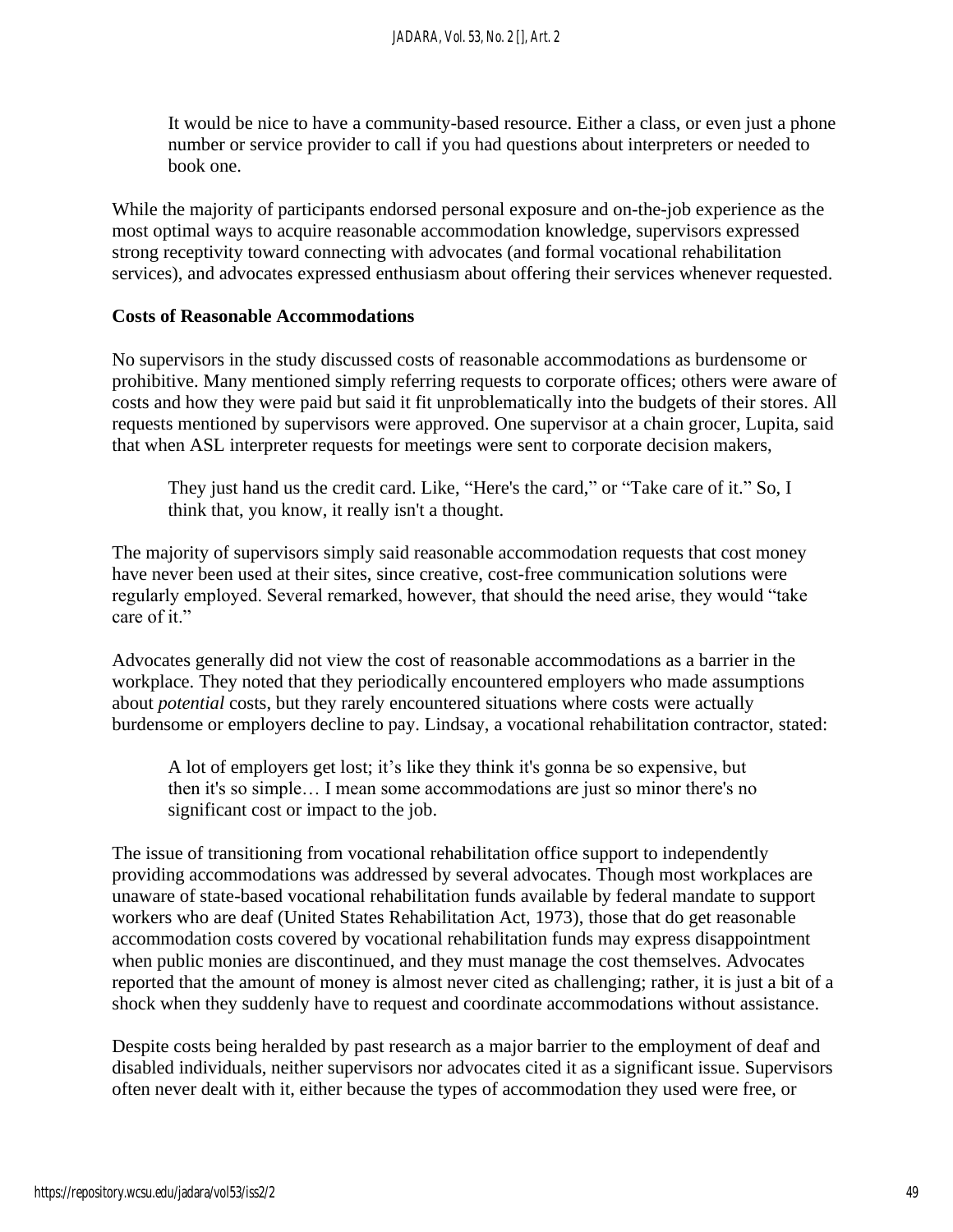because their corporate offices handled them entirely. Various advocates (*n*=4) noted that, in the context of larger business operations, occasional reasonable accommodation costs presented no significant financial burden, especially for chain retailers and restaurants.

## **Dimension 3: Reasonable Accommodation Uses and Innovations**

The third dimension of focus group questions was collection of data on knowledge gained through implementation of reasonable accommodations. The following describes how participants used reasonable accommodations and the lessons learned through on-the-job adaptations and innovations.

While some believe that the use of an ASL interpreter is considered a primary reasonable accommodation utilized by deaf workers, supervisors reported a wide range of simple, effective, cost-free communication strategies employed in the workplace. The physical, repetitive nature of retail and food service work (e.g. shelving, organizing, cataloging, cleaning) may have made these strategies possible in ways that would not work in other industries. Among the most common were note writing, gesture, physically demonstrating tasks, speechreading, and the use of smartphones (both for texting and for finding videos of ASL signs). A few supervisors (*n*=5) reported that the deaf workers themselves taught colleagues and supervisors basic signs, and some work sites even created their own signs for specific people, equipment, and tasks. Two reported that deaf workers wore pins beneath their name badges indicating that they were deaf to alert customers. In general, the participants reported a great deal of improvisation took place when it came to reasonable accommodation provision. Two shift supervisors at different retailers echoed this sentiment:

Toya: Sometimes I'll page over the intercom, "Bring me [worker who is deaf]" and someone will go and get him for me. The other team members don't mind. Sometimes we forget and page him over the intercom anyway [laughs].

Samantha: We're just going. Just like, hey, a team member needs this, whatever to make them comfortable, I think we just do it. We don't really think twice about it.

While improvisation and simple strategies likely would not work equally well across employment sectors—particularly those with a high level of interpersonal dialog or reading and writing—they indeed have found success in the retail environment.

Advocates generally agreed that creative solutions for reasonable accommodations were often more practical and effective than resorting to more formal modifications. They encourage supervisor-worker communication through writing, gesture, and the use of technology. Several (*n*=3) used the term "thinking outside of the box" to describe their general approach to reasonable accommodation training and education, as illustrated in an anecdote from Deaf advocate Sean:

"Oh! I didn't think of that!" That's what supervisors would say. I would often educate them on how to communicate with the deaf person using gesture. For example, if you wanted them to pick up a cup. How would you pick up a cup to drink? They would grab a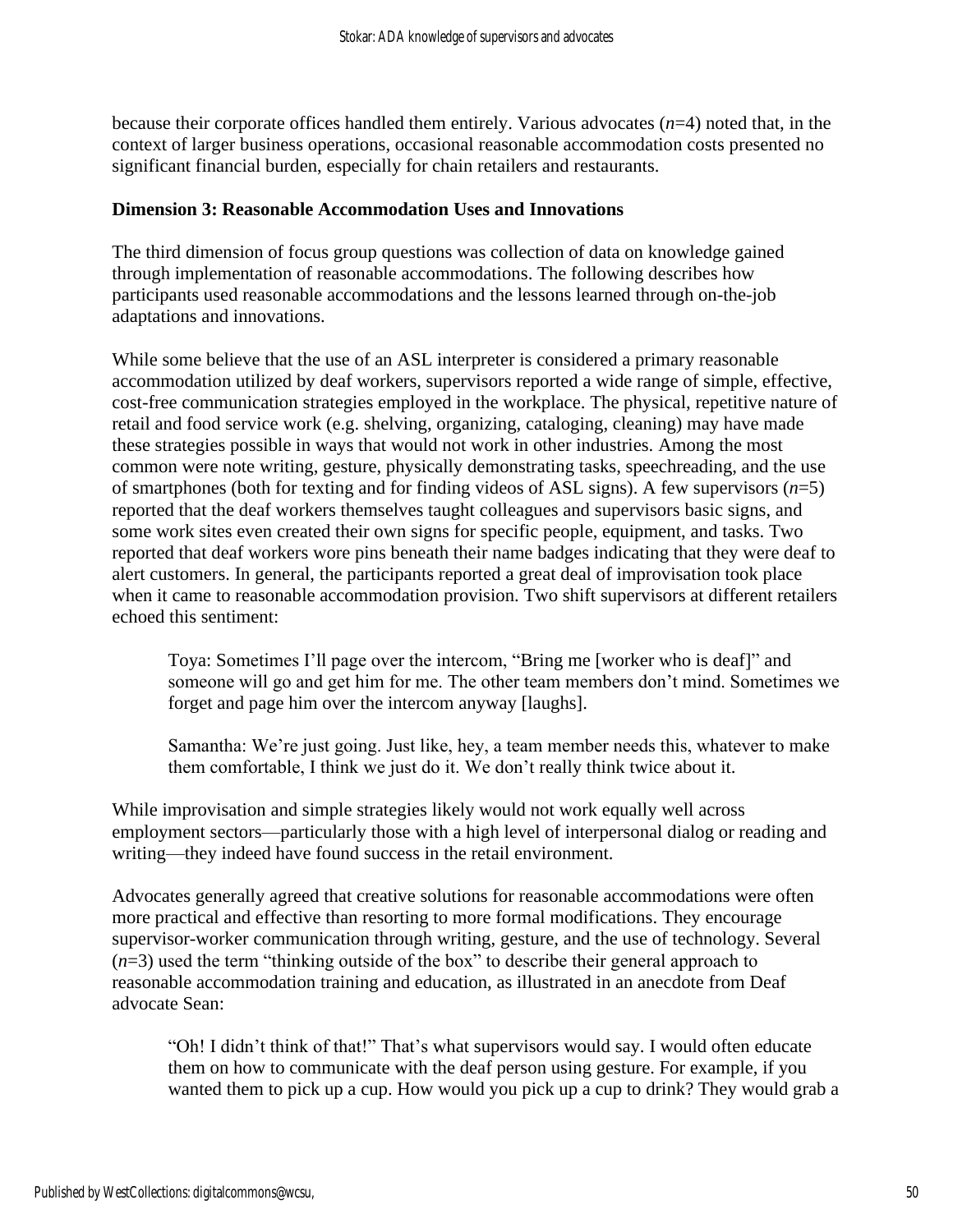cup and put it to their mouth. And I'm like, "there you go! You just learned your first word language. Sign language!" So, I always think of something that's very simple and that applies to the work. And they like those ideas.

Unlike supervisors, advocates did stress caution around assuming that an informal reasonable accommodation is effective. While supervisors reported things were "smooth" if they did not receive feedback from workers who were deaf, several advocates mentioned that workers who are deaf were often intimidated about sharing concerns when an accommodation was less than sufficient. They noted experiences where this lack of self-advocacy led to problems with job performance and even job loss and stressed that supervisors should be aware that workers who are deaf might actually want a more formal reasonable accommodation but are too afraid to request it.

*Commonalities*: Both supervisors and advocates acknowledged that the overwhelming majority of reasonable accommodations provided in the workplace are simple, creative, and informal. They encouraged employing these modifications whenever possible but acknowledged that more formal accommodations like ASL interpreters and transcription services might be needed at times. A key theme with both groups was striking a balance between having high levels of confidence in workers who are deaf while being vigilant about when accommodation may not be optimally meeting a need.

In summary, distinct differences were found between supervisors and advocates regarding knowledge of reasonable accommodations. Supervisors, in general, had low exposure to individuals who were deaf before their current work situation, and while they had a strong functional understanding of reasonable accommodations, they were less familiar with legal guidelines and terminology put forth by the ADA. In contrast, advocates were members of the Deaf community and/or had high levels of exposure to deafness, and possessed a more formal, legally-based knowledge of reasonable accommodations. Regarding perspectives and priorities on how to implement reasonable accommodations, however, supervisors and advocates had a great deal in common, such as endorsing the same functional strategies and sharing many of the same ideas.

## **Discussion**

The findings of this study shed light on knowledge possessed by supervisors and advocates about reasonable accommodations for deaf workers. In general, functional strategies and casual adaptations were discussed far more often than the fine points of legal definitions and ADA guidelines.

## **Attitudes and Social Relationships Support RA**

Advocates generally stressed how much easier accommodation becomes when both individuals who are deaf and individuals who are hearing connect on a personal level. Supervisors overwhelmingly concurred that reasonable accommodations became easier as team members became more familiar with each other. They shared many anecdotes about daily greetings, inside jokes, and general friendly rapport. Relationships, as such, became a tool that helped supervisors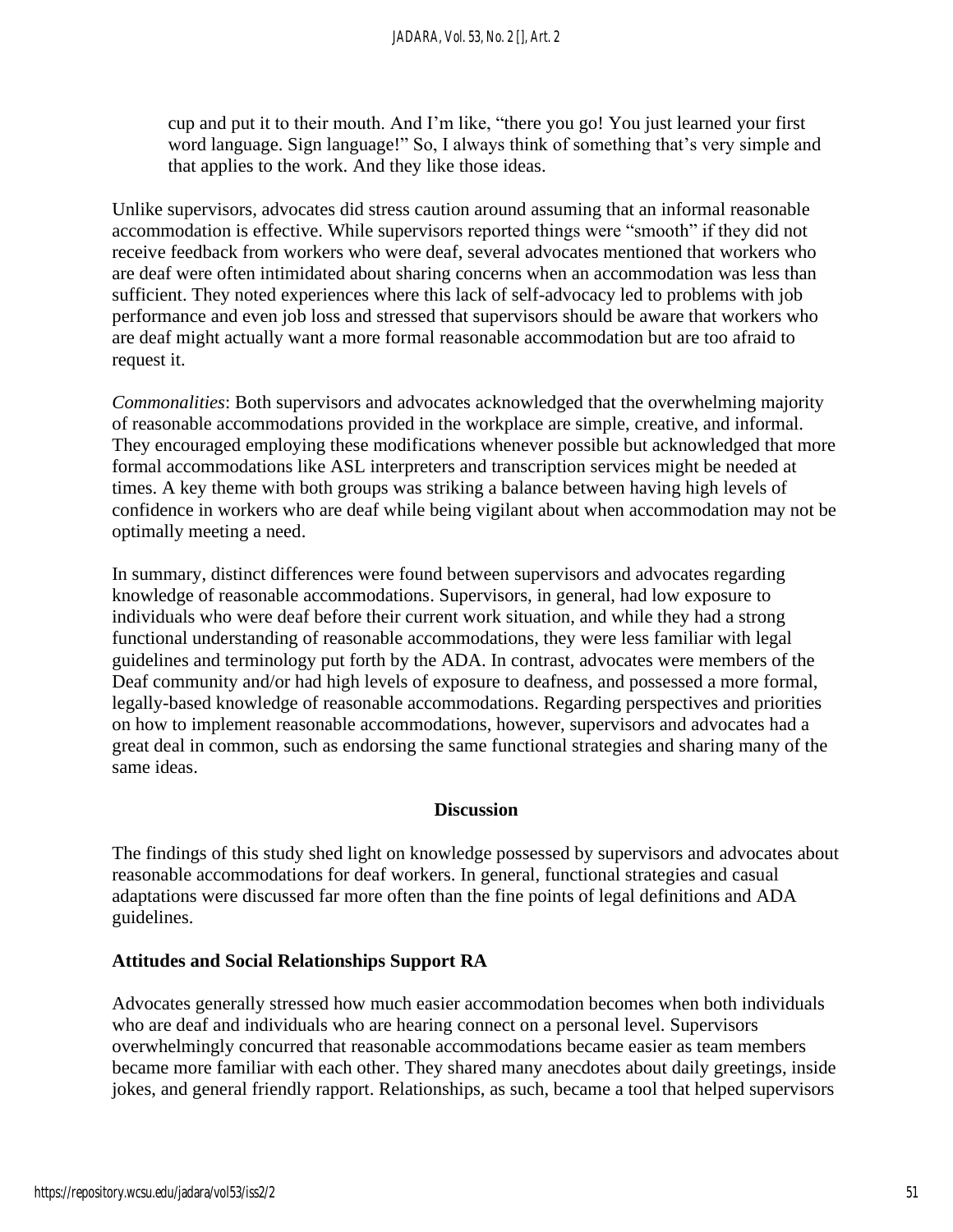meet worker needs even when their legal training on reasonable accommodations was limited. Even those who initially expressed reticence about interacting with a worker who is deaf came to hold the individual in high regard, and did not mind using daily, informal accommodation. The fact that both advocates and supervisors affirmed that, with a little modification, workers who are deaf are productive and loyal suggests that social factors extending beyond legal reasonable accommodation training were at play.

Interpersonal exposure and regular use of reasonable accommodations seemed to remove a great deal of stress from the working environment. Reasonable accommodations become an unconscious part of the routine, and workers who are deaf become fully assimilated with every other worker. A comment from one supervisor, Scott, encapsulated this idea: My guy, he's got what it takes, he just can't hear. So big deal. You know? If that's all I have to do to keep a good employee, that's cool.

Open-mindedness and willingness appear to be more important to the successful use of reasonable accommodations than any amount of specific ADA knowledge or training. Advocates want supervisors to be open-minded about giving reasonable accommodations a try, and supervisors want to expand the culture of willingness to their retail and food service peers, stressing that anyone can get accustomed to small workplace changes. Both groups agreed that pushback against the idea of reasonable accommodations is always counter-productive. Interestingly, though age was not a variable specifically explored in this study, advocates found open-mindedness to be more common among younger supervisors than older ones. This may be because the increase in mainstreaming of students who are deaf and students with disabilities in the American public education system since the 1990s has led to greater exposure for hearing, non-disabled individuals. Ideas about diversity in general have become more widespread with the pervasiveness of social media, which may also contribute to open-mindedness. Supervisors agreed that attitude and willingness were critical but felt that it also hinged on the character and personality of individual supervisors. In any case, social connection superseded procedural training in nearly every situation.

## **Legally-Centered Training May Not Be Necessary**

There are many examples in the disability advocacy arena of the ADA being the only means of enforcing workers' rights to reasonable accommodations. In this study, however, supervisors largely did not receive a great deal of formal training on the specificities of the ADA. Even advocates in the study reported relying primarily on their own professional experiences rather than workshops they had taken. The curious presence of reasonable accommodations without formal training raises questions not only about the utility of legal training, but about the utility of social factors (e.g. relationships, open-mindedness, pragmatism). If the former is not present, can the other take its place? If neither is present, will the reasonable accommodation rights of workers be denied?

When informal reasonable accommodation is ineffective or requests for reasonable accommodations in the workplace are denied, relying on the legal provisions of the ADA is the best—and often, the only—recourse. However, it is worth exploring whether socially-driven, site-specific problem solving accomplishes similar outcomes to submitting documentation of the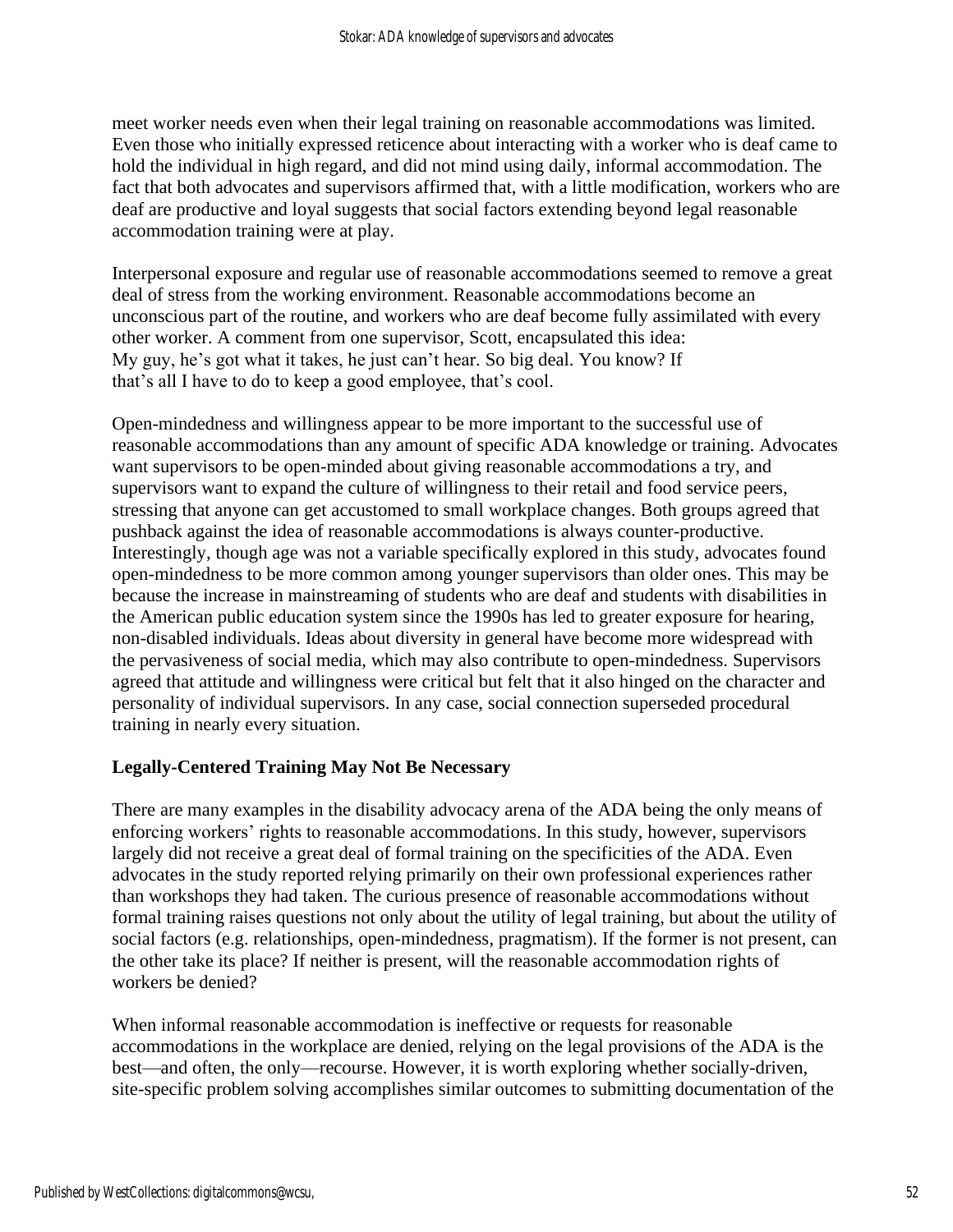letter of the law. Technically, informal reasonable accommodations are formal reasonable accommodations, in that the only thing the ADA specifies is that accommodation enables "effective communication" (ADA, 1990, Title II). Thus, training mangers to implement simple changes is the same as asking them to comply with reasonable accommodations as specified by Title III of the ADA. If supervisors do not know the best way to contract ASL interpreters but choose to learn ASL themselves, advocates might affirm that the outcome is the same so long as the worker who is deaf finds this support effective.

The primary risk with advocates recommending social or informal accommodation strategies in lieu of formal ADA training is that employers and supervisors may start to devalue the ADA. The law is the only enforceable method of assuring reasonable accommodations, and without this powerful precedent, workers may struggle and supervisors may be open to potential litigation. The key, then, is developing advocacy approaches that incorporate both legal and social information.

## **Site-Specific, Person-Specific Learning Is Key**

To address the idea of combining legal and social approaches, one major idea borne out by the results of this study is site-specificity. Every worker is unique, and every workplace is also unique. Workers and supervisors possess personalities and relationships that help them solve problems in ways that can be neither pre-planned or prescribed. The ADA, like most legal documents, is a set of enforceable rules subject to variable interpretations and circumstances. It is left intentionally vague in order to navigate innumerable unpredictable situations. Supervisors in this study provided a great deal of anecdotal information about how reasonable accommodations functions in their own work environments, mostly discussing the habits and personality traits of their workers who were deaf. Advocates provided anecdotes on how they trained supervisors to respond to the specific worker they were assisting, in relation to the site-specific tasks they needed to perform.

Adaptation to specific environments and different needs of workers who are deaf makes sitespecific education necessary. In lieu of creating materials educating supervisors about the ADA in general, training should involve site-specific, hands-on, employee-led guidance. Indeed, findings suggest that without site-specific knowledge and suggestions from stakeholders (hearing supervisors and workers who are deaf), effective accommodation might not be possible.

## **Study Limitations**

This study had several limitations. Because individuals who are deaf comprise a relatively lowincidence population and are under-represented in the American workforce, the sample size was relatively small. Low-incidence populations also tend to have relatively few subject matter experts. As such, the researcher was known to several participants from previous contexts. Their familiarity with each other may have impacted the nature of responses to focus group questions or impacted their willingness to participate in the study.

Additionally, social desirability may have impacted the sample, skewing it moderately toward supervisors who have had positive experiences with accommodating workers who are deaf. No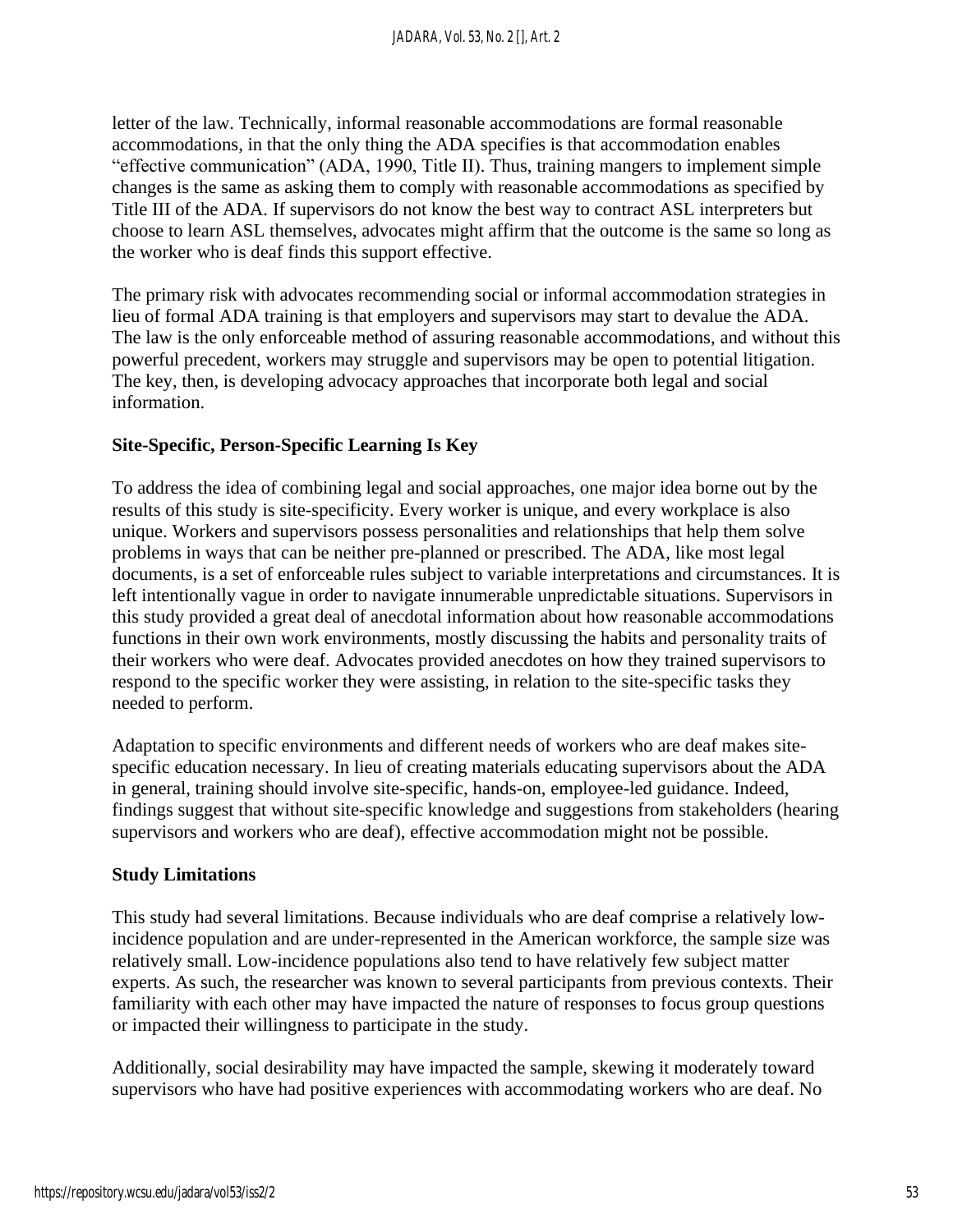participants in the sample mentioned ADA complaints filed internally or with the EEOC. Workers and supervisors scathed by unsuccessful attempts at reasonable accommodations are less likely to have consented to participate. Furthermore, the focus group questions themselves were open-ended and general (Appendices A and B). No question in the protocol explicitly asked about breakdowns and failures in the accommodation process. In this way, the study does not fully encompass the spectrum of challenges faced by workers who are deaf.

## **Recommendations for Future Research and Practice**

Future research and practitioner intervention in the area of reasonable accommodation knowledge should involve direct contact between advocates and supervisors, and should be tailored to specific work sites and worker characteristics. Different as they may be, descriptive data articulating site-specific strategies can guide advocates in development of reasonable accommodation training and assistance strategies. Conversely, a quantitative study to collect data across all locations of a corporate entity might also provide insight on issues of reasonable accommodation knowledge. As many participants mentioned the involvement of corporate offices with separate human resources branches, it would also be valuable to collect data from corporate employees tasked with providing/paying for reasonable accommodation at various branches.

Effective advocacy strategies must involve both legal and social information so that reasonable accommodations are organically generated and practical. Above all, opportunities for individuals who are deaf and individuals who are hearing to connect meaningfully and address workplace challenges collectively should be created.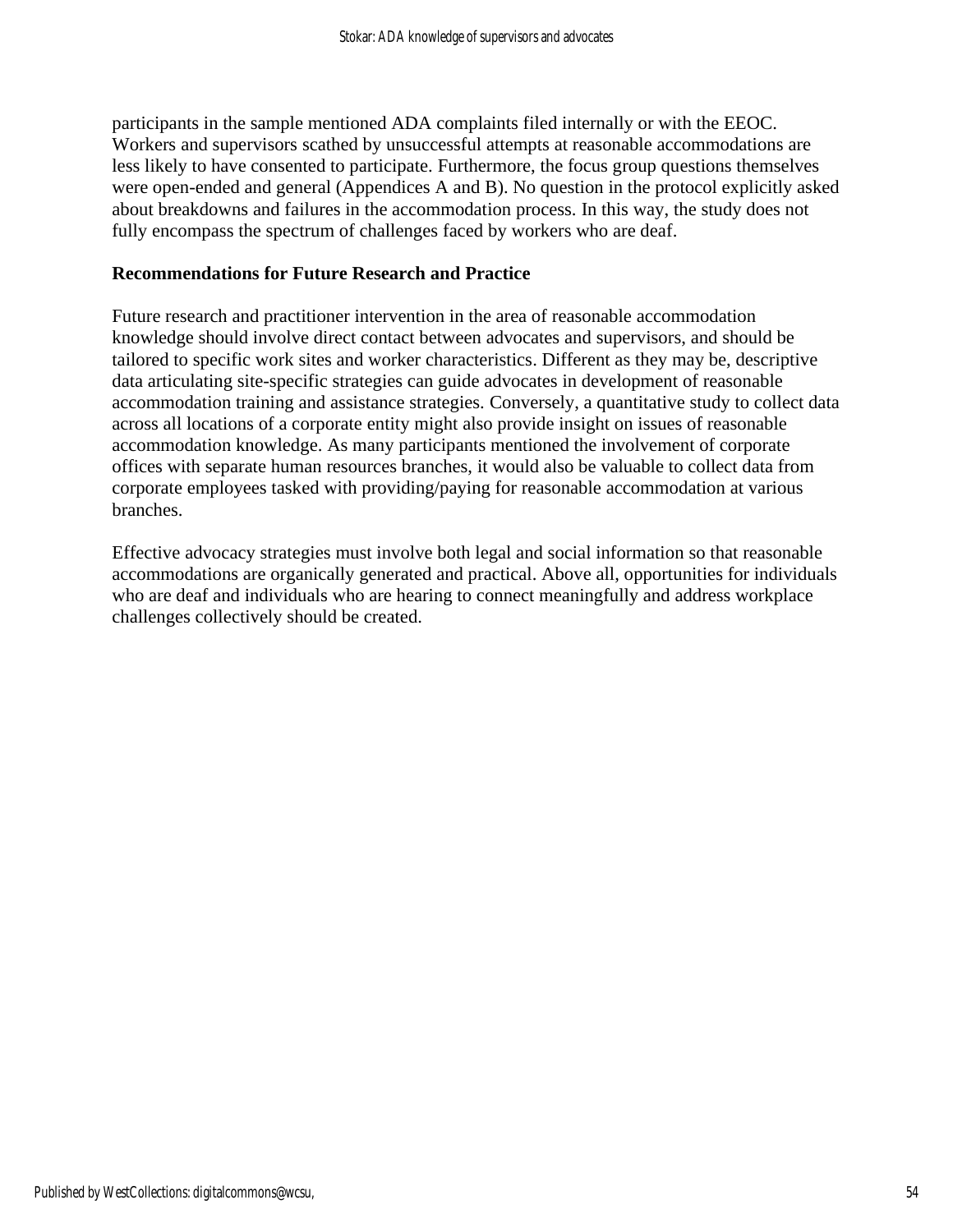#### **References**

Americans with Disabilities Act of 1990, Pub. L. No. 101-336, 104 Stat. 328 (1990).

- Carnevale, A. P., Smith, N., & Strohl, J. (2010). *Help wanted: Projections of job and education requirements through 2018*. Lumina Foundation.
- Capella, M. E. (2003). Comparing employment outcomes of vocational rehabilitation consumers with hearing loss to other consumers and the general labor force. *Rehabilitation Counseling Bulletin, 47*(1), 24-33. doi: 10.1177/00343552030470010401.
- Charmaz, K. (2001). Grounded theory. In R. M. Emerson (Ed.), *Contemporary field research: Perspectives and formulations* (2nd ed.). Prospect Heights, IL: Waveland Press.
- Christensen, K. M., & Delgado, G. L. (Eds.) (1993). *Multicultural issues in deafness*. White Plains, NY: Longman Publishing Group.
- Copeland, J. (2007). *The influence of disability on the workplace: An assessment of employer attitudes toward people with disabilities and the Americans with Disabilities Act*. (Published doctoral dissertation). Retrieved from ProQuest Dissertations and Theses Database (UMI No.3268598).
- Corbin, J., & Strauss, A. (2008). *Basics of qualitative research*. Thousand Oaks, CA: Sage.
- Cornell University Employment and Disability Institute (2018). *Disability Statistics*. Retrieved from [http://www.disabilitystatistics.org/reports/acs.cfm?statistic=2.](http://www.disabilitystatistics.org/reports/acs.cfm?statistic=2)
- Denney, R. M., Aten, J. D., & Leavell, K. (2011). Posttraumatic spiritual growth: a phenomenological study of cancer survivors. *Mental Health, Religion & Culture, 14*(4), 371-391. doi:10.1080/13674671003758667.
- Dong, S., MacDonald-Wilson, K. L., & Fabian, E. (2010). Development of the reasonable accommodation factor survey: Results and implications. *Rehabilitation Counseling Bulletin, 53*(3), 153-162. doi: 10.1177/0034355210364060.
- Dowler, D. L., & Walls, R. T. (1996). Accommodating specific job functions for people with hearing impairments. *Journal of Rehabilitation*, 62, 35-43.
- Friedner, M. (2013). Producing "Silent Brewmasters": Deaf workers and added value in India's coffee cafés. *Anthropology of Work Review, 34*(1), 39-50. doi: 10.1111/awr.12005.
- Gergen, K. J., McNamee, S., & Barrett, F. J. (2001). Toward transformative dialogue. *International Journal of Public Administration, 24*(7-8), 679-707.

Giangreco, M. F. (2000). Related services research for students with low-incidence disabilities: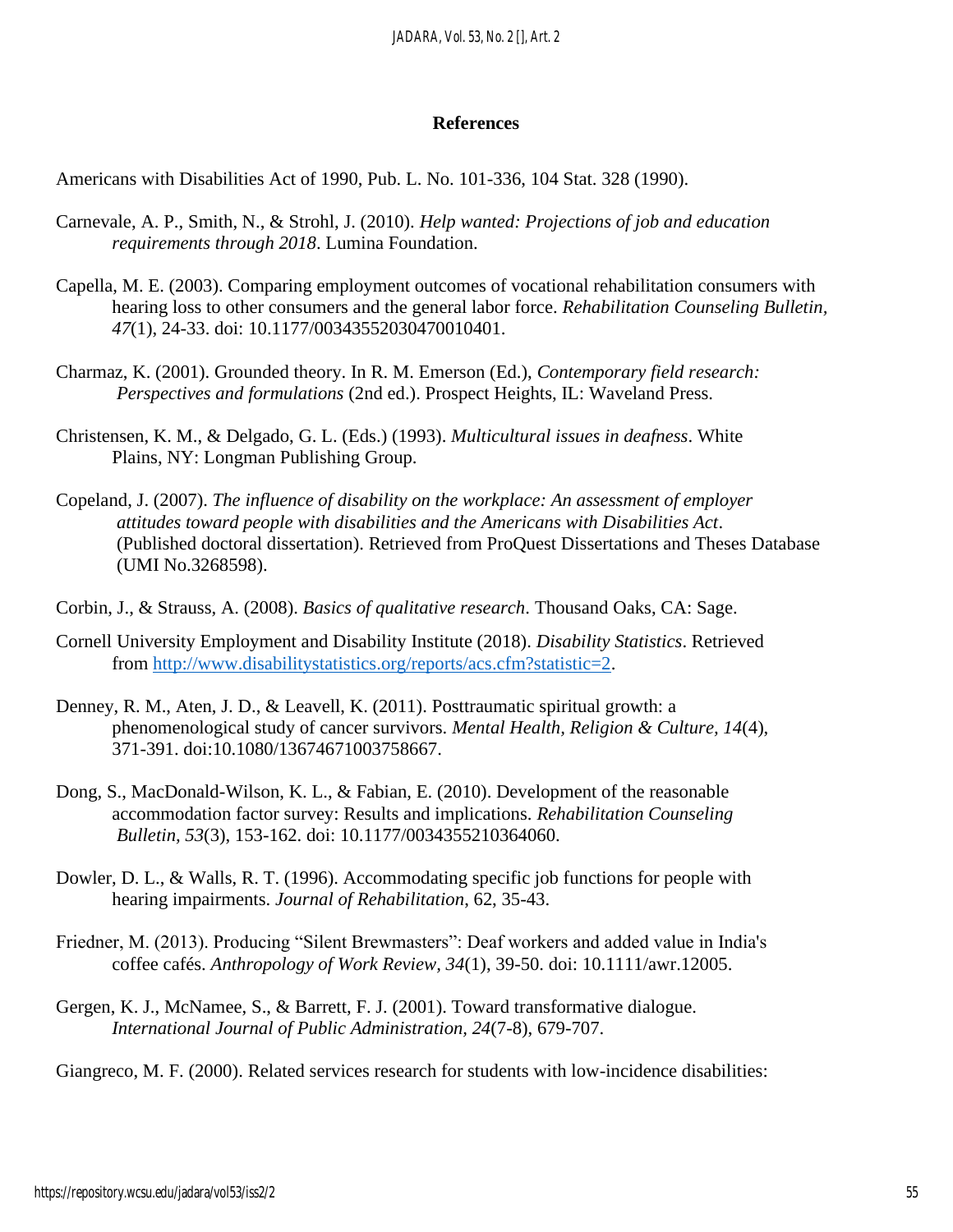Implications for speech-language pathologists in inclusive classrooms. *Language, Speech, and Hearing Services in Schools, 31*(3), 230-239.

- Goffman, E. (1963). *Stigma: Notes on the management of spoiled identity*. Englewood Cliffs, NJ: Prentice-Hall.
- Hagner, D. & Cooney, B. (2003). Building employers' capacity to support employees with severe disabilities in the workplace. *Work, 21*(1), 77–82.
- Haynes, S., & Linden, M. (2012). Workplace accommodations and unmet needs specific to individuals who are deaf or hard of hearing. *Disability and Rehabilitation: Assistive Technology, 7*(5), 408-415. doi: 10.3109/17483107.2012.665977.
- Jasper, C. R., & Waldhart, P. (2013). Employer attitudes on hiring employees with disabilities in the leisure and hospitality industry: Practical and theoretical implications. *International Journal of Contemporary Hospitality Management, 25*(4), 577-594. doi: 10.1108/09596111311322934.
- Lai, L. S., & To, W. M. (2015). Content analysis of social media: A grounded theory approach. *Journal of Electronic Commerce Research, 16*(2), 138.
- Link, B., & Phelan, J. (2001). Conceptualizing stigma. *Annual Review of Sociology*, *27*, 363- 385.
- Marshall, C., & Rossman, G.B. (2006). *Designing qualitative research* (4th ed.). Thousand Oaks, CA: Sage.
- Matejkovic, J. E., & Matejkovic, M. E. (2008). What is reasonable accommodation under the ADA-not an easy answer; rather a plethora of questions. *Mississippi College Law Review*, *28*, 67.
- New Zealand Business. (2015). Making the deaf community heard in business. *NZ Business, 29*(5), 56-57.
- Padden, C., & Humphries, T. (1988). *Deaf in America: Voices from a culture*. Cambridge, MA: Harvard University Press.
- Paez, P. (2010). *Training methods and topics for hospitality employees with disabilities: Supervisors' attitudes and perceived knowledge*. (Doctoral Dissertation). Retrieved from Iowa State University capstones, theses, and dissertations digital repository. (11455)
- Rosengreen, K. M., & Saladin, S. P. (2010). Deaf workers prioritized workplace expectations: A qualitative study. *Journal of the American Deafness and Rehabilitation Association, 43*(3).

Saldaña, J. (2015). *The coding manual for qualitative researchers*. Thousand Oaks, CA: Sage.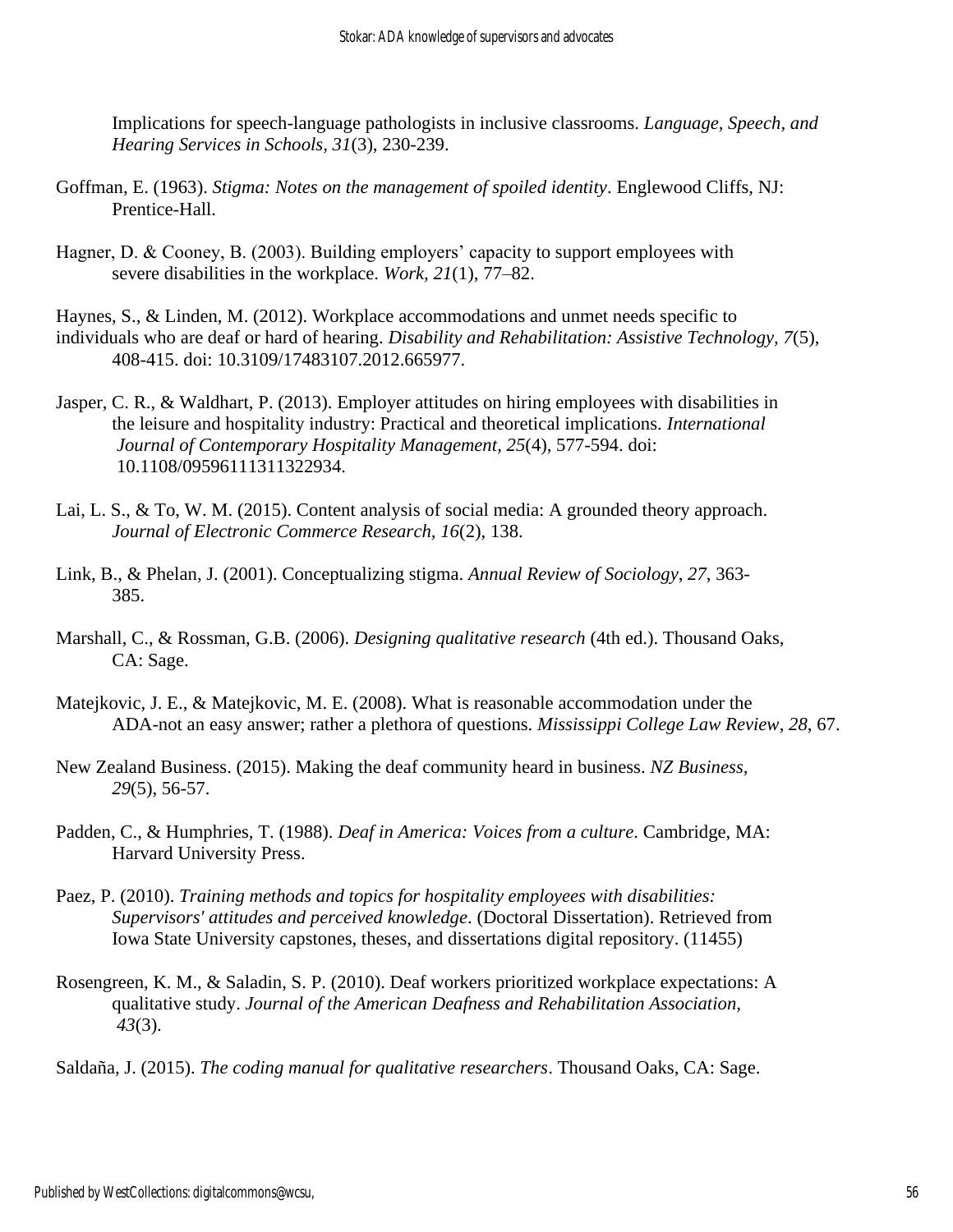- Sheridan, M., & White, B. (2013). Deaf and hard of hearing people. *Encyclopedia of Social Work*. National Association of Social Workers and Oxford University Press. doi: 10.1093/acrefore/9780199975839.013.100.
- Southall, K., Jennings, M. B., & Gagné, J. P. (2011). Factors that influence disclosure of hearing loss in the workplace. *International Journal of Audiology, 50*(10), 699-707. doi: 10.1037/t53513-000.
- Stokar, H. (2017). Deaf workers in restaurant, retail, and hospitality sector employment: Harnessing research to promote advocacy. *Journal of Social Work in Disability and Rehabilitation, 16*(3-4), 204-215. doi: 10.1080/1536710X.2017.1372237.
- Stokar, H., & Orwat, J. (2018). Hearing managers of deaf workers: A phenomenological investigation in the restaurant industry. *American annals of the deaf, 163*(1), 13-34. doi: 10.1353/aad.2018.0009.
- United States Department of Commerce, Bureau of the Census. (2017). *American Community Survey: 2017: One-year Estimates*. Retrieved from: [http://dataferrett.census.gov.](http://dataferrett.census.gov/)
- United States Department of Labor Bureau of Labor Statistics. (2016). *Persons with a disability: Labor force characteristics-2015*. Washington D.C. Retrieved from: [www.doleta.gov.](http://www.doleta.gov/)
- Yang, L. H., Kleinman, A., Link, B. G., Phelan, J. C., Lee, S., & Good, B. (2007). Culture and stigma: Adding moral experience to stigma theory. *Social Science and Medicine, 64*(7), 1524-1535.
- Zahari, M. S. M., Yusoff, N. M., Jamaluddin, M. R., Radzi, S. M., & Othman, Z. (2010). The employability of the hearing impaired graduates in Malaysia hospitality industry. *World Applied Sciences Journal, 10*, 126-135.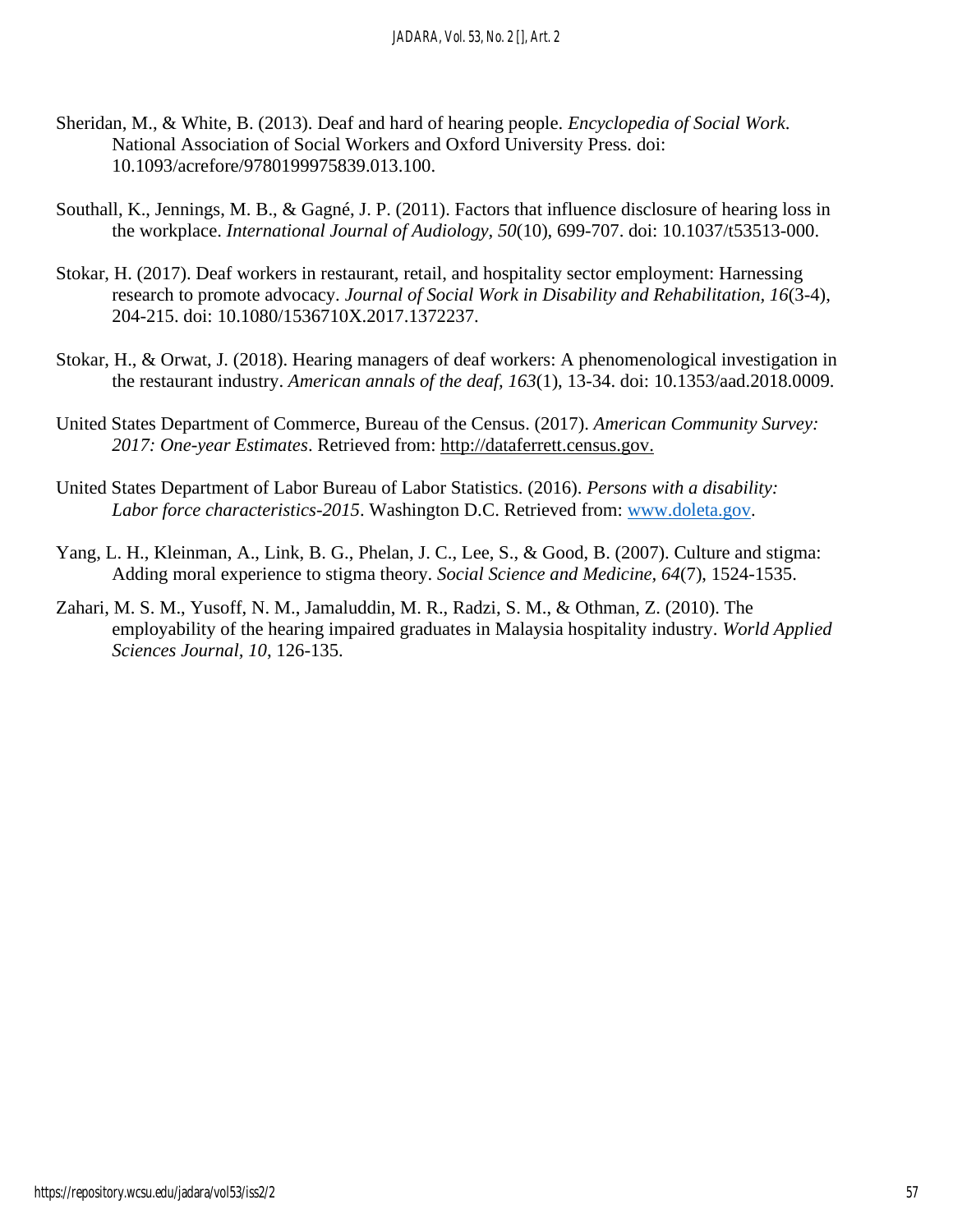## Appendix A

## Supervisor Focus Group Question Protocol

- 1. What is your general experience working with a deaf *employee*?
- 2. What is your general experience with other *employees* with disabilities?
- 3. What is your general experience with *customers/guests* with disabilities or hearing loss?
- 4. What do you know about the Americans with Disabilities Act (ADA)?
- 5. When you think of it most generally, how do you define "reasonable accommodation"?
- 6. How, if at all, were you educated about reasonable accommodation in the workplace?
- 7. What is your experiences with advocates and trainers who assist deaf individuals?
- 8. What things do you find easy about providing accommodation for deaf workers
- 9. What things do you find challenging about providing accommodation for deaf workers?
- 10. Please share your thoughts about *costs* of accommodation.
- 11. When you're not sure what to do in an accommodation situation, what/whom do you consult?
- 12. Do you communicate with your deaf worker(s) about reasonable accommodation?
- 13. What resources would be helpful for you to improve knowledge of reasonable accommodation for deaf workers?
- 14. Anything else you would like to share on this topic?